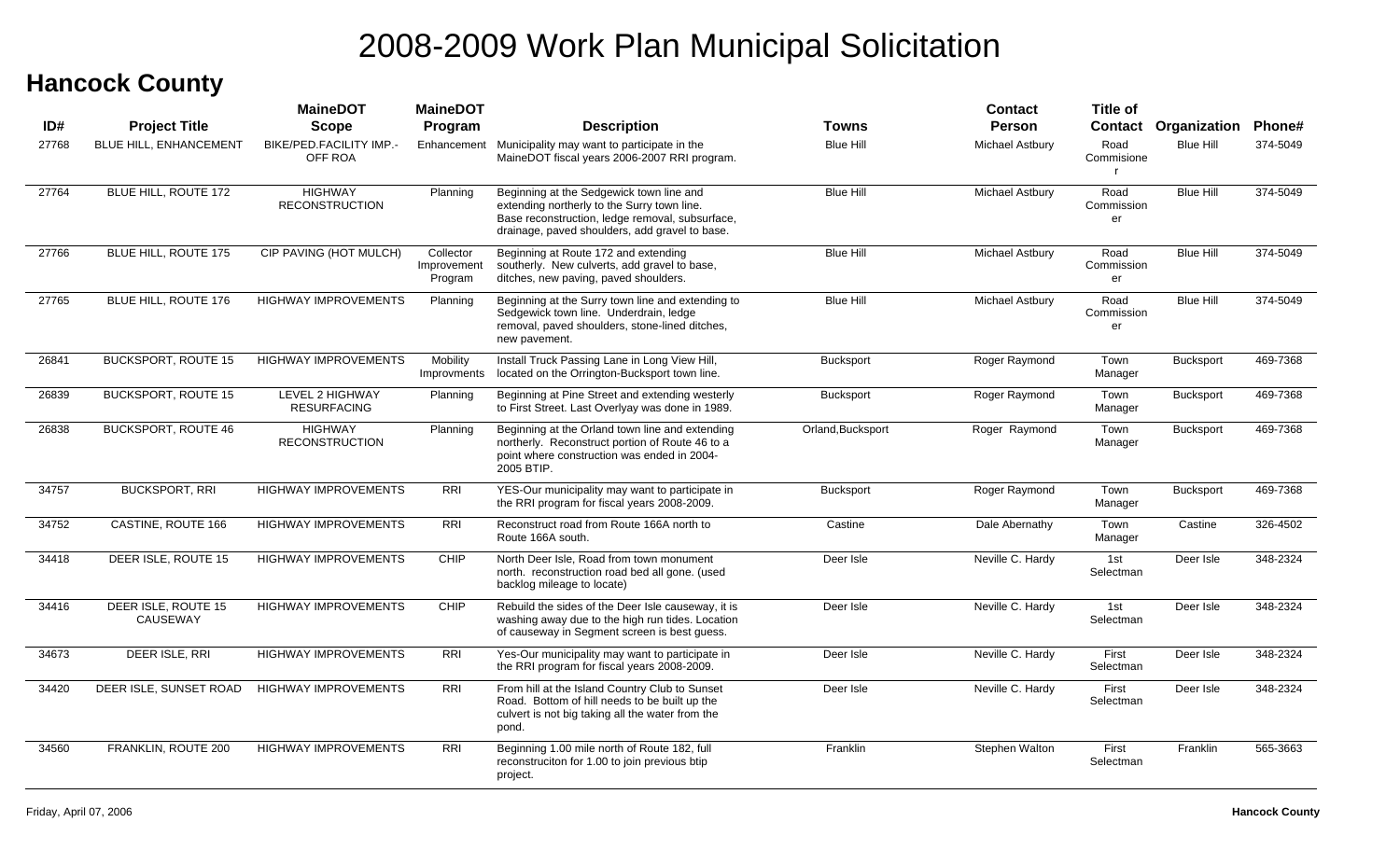| 34563 | FRANKLIN, ROUTE 200                                         | <b>HIGHWAY IMPROVEMENTS</b>                  | CHIP                       | Full reconstruction beginning at Route 182 and<br>extending one half mile south.                                                                                                                         | Franklin           | Stephen Walton        | First<br>Selectman       | Franklin                 | 565-3663 |
|-------|-------------------------------------------------------------|----------------------------------------------|----------------------------|----------------------------------------------------------------------------------------------------------------------------------------------------------------------------------------------------------|--------------------|-----------------------|--------------------------|--------------------------|----------|
| 34564 | FRANKLIN, RTE 200 @ CARDS HIGHWAY IMPROVEMENTS<br>CROS      |                                              | Hazard<br>Elimination      | Intersection of Route 200 and Cards Crossing,<br>ledge needs to be extracted.                                                                                                                            | Franklin           | <b>Stephen Walton</b> | First<br>Selectman       | Franklin                 | 565-3663 |
| 34439 | GOULDSBORO, FERRY<br><b>PURCHASE</b>                        | <b>FERRY FACILITY</b><br><b>CONSTRUCTION</b> | <b>Ferry Service</b>       | Ferry from South Gouldsboro to Bar Harbor on<br>Mount Dessert Island. Purchase ferry landing<br>and parking space.                                                                                       | Gouldsboro         | <b>Brad Vassey</b>    | Town<br>Manager          | Gouldsboro               | 963-5589 |
| 27672 | GOULDSBORO, ROUTE 186                                       | <b>HIGHWAY IMPROVEMENTS</b>                  | CHIP                       | Beginning 0.20 of a mile northerly of Tracy Street<br>and extending northerly to westerly intersection<br>of Route 1. Backlog. This is the West<br>Gouldsboro section.                                   | Gouldsboro         | <b>Brad Vassey</b>    | Town<br>Manager          | Gouldsboro               | 963-5589 |
| 34425 | GOULDSBORO, ROUTE 186                                       | <b>HIGHWAY IMPROVEMENTS</b>                  | CHIP                       | Route 1 to Summer Harbor Road. Significant<br>segments need reconstruction, worst road on the<br>Schoodic Peninsula.                                                                                     | Gouldsboro         | <b>Brad Vassey</b>    | Town<br>Manager          | Gouldsboro               | 963-5589 |
| 34435 | GOULDSBORO, ROUTE 186                                       | <b>HIGHWAY IMPROVEMENTS</b>                  | RRI                        | Beginning at the intersection of Route 195 and<br>extending northerly to Route 1. Major<br>reconstruction sections, starts in Prospect<br>Harbor.                                                        | Gouldsboro         | <b>Brad Vassey</b>    | Town<br>Manager          | Gouldsboro               | 963-5589 |
| 34438 | GOULDSBORO, ROUTE 186                                       | <b>HIGHWAY IMPROVEMENTS</b>                  | CHIP                       | Beginning at East Schoodic Drive and extending<br>to Sargent Street.                                                                                                                                     | Gouldsboro         | <b>Brad Vassey</b>    | Town<br>Manager          | Gouldsboro               | 963-5589 |
| 26808 | GOULDSBORO, ROUTE 195                                       | <b>HIGHWAY IMPROVEMENTS</b>                  | CHIP                       | Route 186 has been redesignated and Route<br>195 is a Major Collectormajor truck traffic top<br>priority for reconstruction.                                                                             | Gouldsboro         | Roger Barto           | Road<br>Commission<br>er | <b>Winter Harbor</b>     | 963-2235 |
| 34436 | GOULDSBORO, ROUTE 195                                       | <b>HIGHWAY IMPROVEMENTS</b>                  | CHIP                       | Beginning at Route 1 and extending 4.89 miles<br>to Route 186.                                                                                                                                           | Gouldsboro         | <b>Brad Vessey</b>    | Town<br>Manager          | Gouldboro                | 963-5589 |
| 27676 | GOULDSBORO, ROUTE 195                                       | MAINTENANCE PAVING<br>(HOT MULCH)            | Maintenance<br>Resurfacing | Beginning at Route 1 and extending southerly.<br>This can be maintenanced mulched for now.                                                                                                               | Gouldsboro         | <b>Brad Vassey</b>    | Town<br>Manager          | Gouldsboro               | 963-5589 |
| 34672 | GOULDSBORO, RRI                                             | <b>HIGHWAY IMPROVEMENTS</b>                  | <b>RRI</b>                 | Yes-Our municipality may want to participate in<br>the RRI program for fiscal years 2008-2009.                                                                                                           | Gouldsboro         | <b>Brad Vassey</b>    | Town<br>Manager          | Gouldsboro               | 963-5589 |
| 34698 | HANCOCK-MUD CREEK ROAD HIGHWAY IMPROVEMENTS                 |                                              | Planning                   | Beginning at Route 1 and extending to the<br>Lamoine town line.                                                                                                                                          | Hancock            | <b>Rudy Bagley</b>    | Road<br>Commission<br>er | Hancock                  | 422-9079 |
| 34700 | HANCOCK-ROUTE 182                                           | INTERSECTION IMP W/<br>SIGNAL                | Planning                   | Intersection Improvements with signal: Located<br>at the intersection of Route 1 and Route 182.                                                                                                          | Hancock            | Rudy Bagley           | Road<br>Commission<br>er | Hancock                  | 422-9079 |
| 34696 | HANCOCK-WASHINGTON JCT. HIGHWAY IMPROVEMENTS<br><b>ROAD</b> |                                              | Planning                   | Beginning at the Ellsworth town line and<br>extending south easterly to the intersection of<br>Route 1.                                                                                                  | Hancock            | <b>Rudy Bagley</b>    | Road<br>Commission<br>er | Hancock                  | 422-9079 |
| 26590 | LAMOINE, ROUTE 184                                          | <b>HIGHWAY IMPROVEMENTS</b>                  | CHIP                       | Lamoine, Douglas Highway from Route 1 in<br>Ellsworth to Route 204 by the Town Hall.<br>Backlog section.                                                                                                 | Ellsworth, Lamoine | Stu Marckoon          | Road<br>Commission<br>er | Town of Lamoine 667-2242 |          |
| 26591 | LAMOINE, ROUTE 184                                          | <b>HIGHWAY IMPROVEMENTS</b>                  | CHIP                       | Lamoine Beach Road, beginning at Latona Lane<br>and extending to Lamoine Beach (dead end).<br>Road reconstruction needed ASAP. This section<br>is structurally deficient and unsafe. Backlog<br>section. | Lamoine            | Stu Marckoon          | Road<br>Commission<br>er | Town Lamoine             | 667-2242 |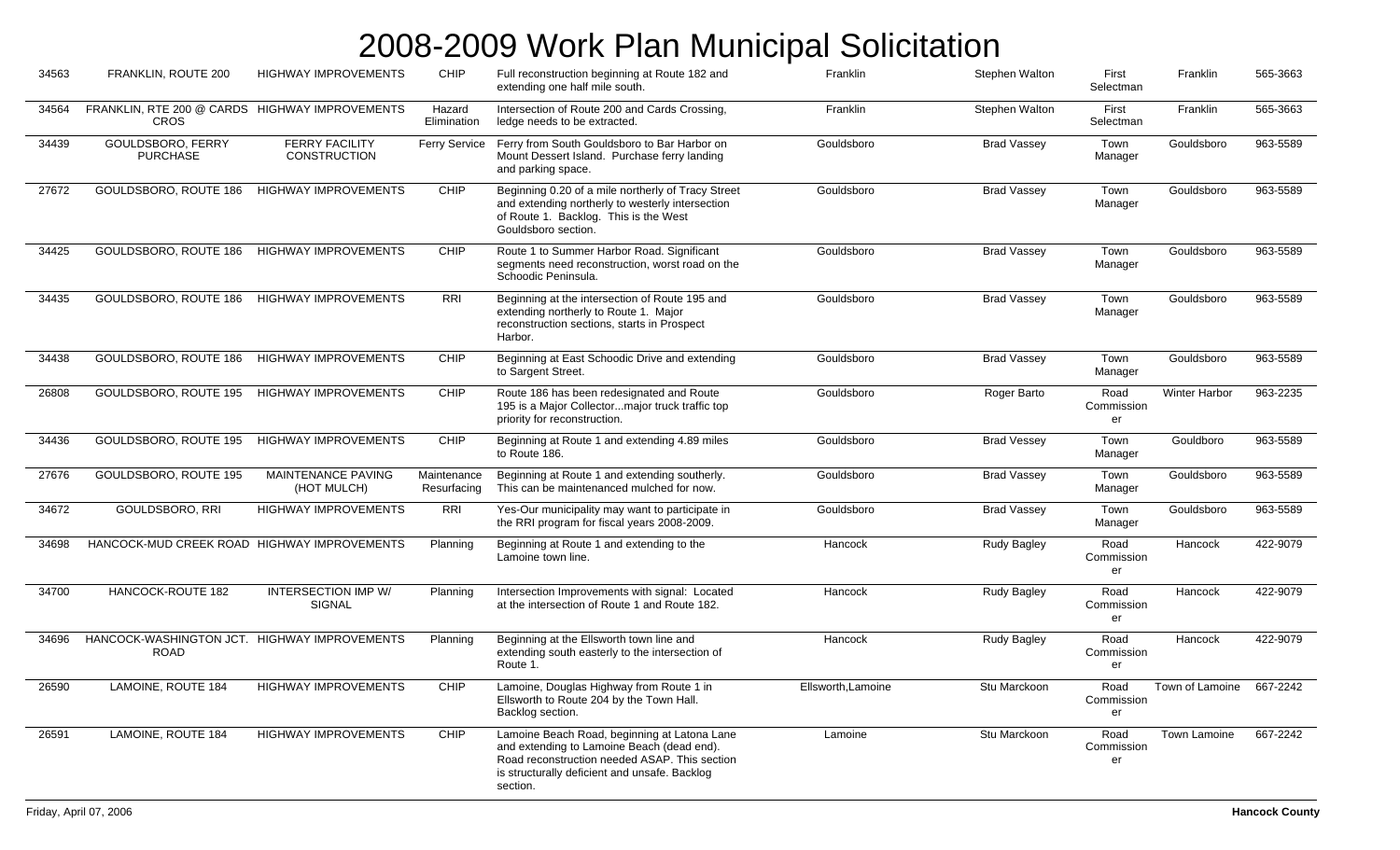| 34638 | LAMOINE, RRI                                | <b>HIGHWAY IMPROVEMENTS</b>                  | <b>RRI</b>                               | Yes-our municipality may want to participate in<br>the RRI Program for fiscal years 2008-2009.                                                                                                               | Lamoine                   | Stu Marckoon            | Administrati<br>ve Ass   | Lamoine              | 667-2242 |
|-------|---------------------------------------------|----------------------------------------------|------------------------------------------|--------------------------------------------------------------------------------------------------------------------------------------------------------------------------------------------------------------|---------------------------|-------------------------|--------------------------|----------------------|----------|
| 34474 | MARIAVILLE, ROUTE 181                       | <b>HIGHWAY IMPROVEMENTS</b>                  | RRI                                      | Reconstruct beginning at town line and<br>proceeding north pas Old Hay Road.                                                                                                                                 | Mariaville                | Mark Johnson            | Assistant to<br>Selec    | Mariaville           | 539-2107 |
| 34475 | MARIAVILLE, ROUTE 181                       | <b>HIGHWAY IMPROVEMENTS</b>                  | Hazard<br>Elimination                    | Intersetion improvement to provide vision of<br>oncoming traffic, rebuid and raise Route 181<br>from Dority Farm Road north past intersection of<br>Pyle Road and Morrison Farm Road                         | Mariaville                | Mark Johnson            | Assistant to<br>Selec    | Mariaville           | 539-2107 |
| 34665 | MARIAVILLE, RRI                             | <b>HIGHWAY IMPROVEMENTS</b>                  | <b>RRI</b>                               | Yes- Our municipality may want to participate in<br>the RRI program for fiscal years 2008-2009.                                                                                                              | Mariaville                | Mark Johnson            | Administrati<br>ve Ass   | Mariaville           | 539-2107 |
| 26633 | ORLAND, ROUTE 175                           | <b>HIGHWAY IMPROVEMENTS</b>                  | CHIP                                     | Beginning at Old Route 1 and extending<br>northerly to 0.35 of a mile southerly of Route 1.<br>Backlog section.                                                                                              | Orland                    | S. Wayne Adams          | Chair<br>Selectmen       | Orland               | 469-3186 |
| 27343 | SOUTHWEST HARBOR, RRI                       | <b>HIGHWAY IMPROVEMENTS</b>                  | <b>RRI</b>                               | Municipality may want to participate in the<br>MaineDOT fiscal years 2006-2007 RRI program.                                                                                                                  | Southwest Harbor          | <b>Kenneth Minier</b>   | Town<br>Manager          | SW Harbor            | 244-5404 |
| 34575 | SURRY, ROUTE 176                            | <b>HIGHWAY IMPROVEMENTS</b>                  | <b>RRI</b>                               | Reburbish and repave beginning 1 mile south of<br>Route 172 and extending southerly 1 mile.                                                                                                                  | Surry                     | <b>Eleanor Carlisle</b> | Chair,<br>Selectperso    | Surry                | 667-5912 |
| 34576 | SURRY, ROUTE 176                            | <b>HIGHWAY IMPROVEMENTS</b>                  | CHIP                                     | Reconstruction beginning 3.50 miles westerly of<br>Route 172 and extending westerly 3000 feet.                                                                                                               | Sedgwick, Surry           | <b>Eleanor Carlisle</b> | Chair,<br>Selectperso    | Surry                | 667-5912 |
| 34646 | SURRY, RRI                                  | <b>HIGHWAY IMPROVEMENTS</b>                  | <b>RRI</b>                               | Yes-our municipality may want to participate in<br>the RRI Program for fiscal years 2008-2009.                                                                                                               | Surry                     | Wlbur A. Saunders       | Selectmen                | Surry                | 667-5912 |
| 27341 | SW HARBOR TO TREMONT,<br><b>RTE 102</b>     | <b>HIGHWAY IMPROVEMENTS</b>                  | CHIP                                     | Beginning at Main Street and extending<br>southwesterly 2.10 miles to the Tremont town<br>line.                                                                                                              | Southwest Harbor          | <b>Kenneth Minier</b>   | Town<br>Manager          | SW Harbor            | 244-5404 |
| 27342 | SW HARBOR, ROUTE 102                        | <b>LEVEL 2 HIGHWAY</b><br><b>RESURFACING</b> | Highway<br>Resurfacing<br>Collector      | Beginning at Forest Avenue and extending to<br>Seal Cove Road. Repave and Reditch section.<br>Also need culvert and drainage work.                                                                           | Southwest Harbor          | <b>Kenneth Minier</b>   | Town<br>Manager          | SW Harbor            | 244-5404 |
| 34566 | TREMONT, ROUTE 102                          | <b>HIGHWAY IMPROVEMENTS</b>                  | <b>RRI</b>                               | Beginning at Southwest Harbor town line and<br>extending northerly to Mount Desert town line.                                                                                                                | Tremont                   | Heath Higgins           | Selectman                | Tremont              | 244.7204 |
| 34567 | TREMONT, ROUTE 102A                         | <b>HIGHWAY IMPROVEMENTS</b>                  | <b>RRI</b>                               | Beginning at Route 102 and extending to the<br>Southwest Harbor town line. Some portions are<br>Major Collector.                                                                                             | Tremont                   | <b>Heath Higgins</b>    | Selectman                | Tremont              | 244-7204 |
| 26817 | <b>WINTER HARBOR, BUS</b><br><b>SERVICE</b> | MISCELLANEOUS SPECIAL<br><b>PROJ</b>         | Office of<br>Passenger<br>Transportation | Winter Harbor/Schoodic Point/Gouldsboro Bus<br>Service.                                                                                                                                                      | Gouldsboro, Winter Harbor | Roger Barto             | Road<br>Commission<br>er | <b>Winter Harbor</b> | 963-2235 |
| 26813 | WINTER HARBOR, MILL<br><b>STREAM BR</b>     | BIKE/PED.FACILITY IMP.-<br>ON ROAD           | <b>Bridge</b>                            | Bridge over Mill Stream, a foot bridge, bike path<br>would increase safety where the road narrows at<br>bringe, Scenic Byway/ Beaver Dams<br>Rapidsshould be included in the 2005<br>reconstruction project. | <b>Winter Harbor</b>      | Roger Barto             | Road<br>Commission<br>er | <b>Winter Harbor</b> | 963-2335 |
| 26816 | <b>WINTER HARBOR, RRI</b>                   | <b>HIGHWAY IMPROVEMENTS</b>                  | <b>RRI</b>                               | showed interest in RRI Program.                                                                                                                                                                              | <b>Winter Harbor</b>      | Roger Barto             | Road<br>Commission<br>er | Winter Harbor        | 963-2235 |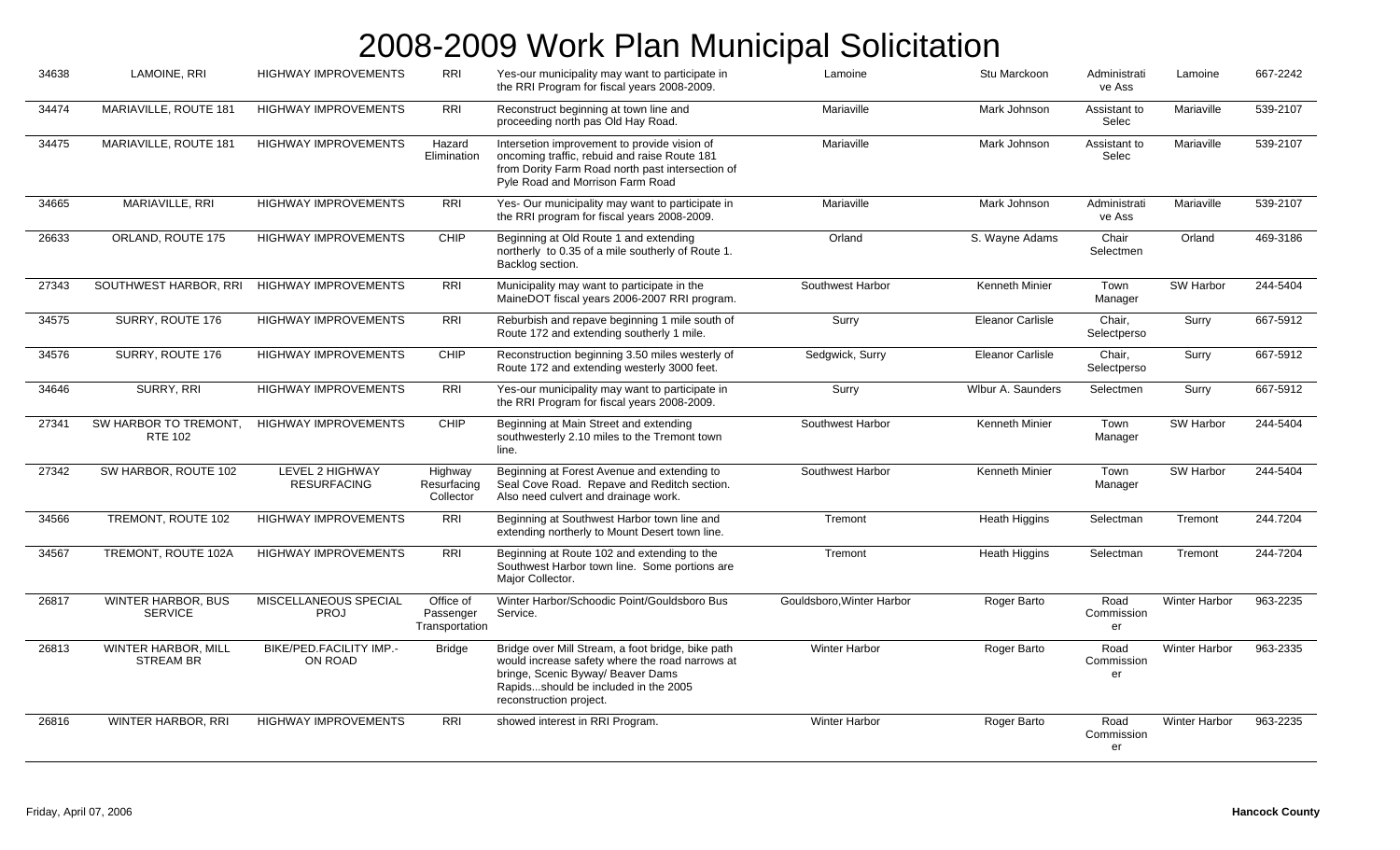#### **Knox County**

|       |                                           | <b>MaineDOT</b>                              | <b>MaineDOT</b>       |                                                                                                                                                                                                                           |                                                                                                                                            | <b>Contact</b>   | <b>Title of</b>          |                 |          |
|-------|-------------------------------------------|----------------------------------------------|-----------------------|---------------------------------------------------------------------------------------------------------------------------------------------------------------------------------------------------------------------------|--------------------------------------------------------------------------------------------------------------------------------------------|------------------|--------------------------|-----------------|----------|
| ID#   | <b>Project Title</b>                      | <b>Scope</b>                                 | Program               | <b>Description</b>                                                                                                                                                                                                        | <b>Towns</b>                                                                                                                               | <b>Person</b>    | <b>Contact</b>           | Organization    | Phone#   |
| 27653 | <b>MORRILL, ROUTES 139 AND</b><br>220     | <b>HIGHWAY IMPROVEMENTS</b>                  | CHIP                  | Shows support for these two 6YP B/L<br>projectsRoutes 139 and 220.                                                                                                                                                        | Unity, Benton, Monroe, Brooks, Knox, Thor<br>ndike, Unity<br>Twp, Troy, Detroit, Washington, Liberty, M<br>ontville, Friendship, Waldoboro | Pat Lawson       | Road<br>Commission<br>er | Monroe          | 525-3515 |
| 34818 | SOUTH THOMASTON, ROUTE<br>131             | <b>INTERSECTION IMP W/O</b><br><b>SIGNAL</b> | Hazard<br>Elimination | The turnout onto 131 south bound from<br>Westbrook Street needs improvement. Creation<br>of a turnout lane south on 131 at the intersection<br>with WEstbrook Street is needed.                                           | South Thomaston                                                                                                                            | Barbara J. Black |                          | South Thomaston | 596-6021 |
| 34817 | SOUTH THOMASTON, ROUTE<br>73              | <b>INTERSECTION IMP W/O</b><br><b>SIGNAL</b> | Hazard<br>Elimination | The intersection on the corner of Elm Street<br>(Route 73) and Dublin Road is a dangerous<br>intersection and needs safety improvements.<br>The board of selectmen has met on site with<br>Rhonda Waterman from MaineDOT. | South Thomaston                                                                                                                            | Barbara J. Black |                          | South Thomaston | 596-6021 |
| 26495 | <b>UNION ROUTE 235</b>                    | <b>HIGHWAY IMPROVEMENTS</b>                  | RRI                   | Between house #809 and the Warren town line.<br>Provide shoulders ditch and pave approximately<br>1.00 mile.                                                                                                              | Union                                                                                                                                      | Andrew L. Hart   | Town<br>Manager          | Union           | 735-3658 |
| 26494 | <b>UNION, ROUTE 235</b>                   | <b>HIGHWAY IMPROVEMENTS</b>                  | RRI                   | Between House #455 and #633remove ledge<br>to widen and provide shoulders, ditch and pave<br>approximately 1780 feet.                                                                                                     | Union                                                                                                                                      | Andrew L. Hart   | Town<br>Manager          | Union           | 735-3658 |
| 26496 | UNION. SHEPARD HILL-<br><b>CARROLL RD</b> | ENVIRONMENTAL<br><b>ENHANCEMENTS</b>         | Enhancement           | Rip rap bank of Medowmak River next to<br>intersection of Shepard Hill Road and Carroll<br>Road                                                                                                                           | Union                                                                                                                                      | Andrew L. Hart   | Town<br>Manager          | Union           | 735-3658 |
| 34643 | <b>WASHINGTON, RRI</b>                    | <b>HIGHWAY IMPROVEMENTS</b>                  | <b>RRI</b>            | Yes-our municipality may want to participate in<br>the RRI Program for fiscal years 2008-2009.                                                                                                                            | Washington                                                                                                                                 | Kathleen Ocean   | 2nd<br>Selectperso<br>n  | Washington      | 845-2897 |
| 34600 | <b>WASHINGTON-ROUTE 105</b>               | <b>INTERSECTION IMP W/O</b><br><b>SIGNAL</b> | Planning              | Located at the intersection of Route 105 and the<br>Youngs Hill Road. Alot of pedestrian/bike traffic.<br>Dangerous shoulder, blind curves, wider<br>shoulder would help.                                                 | Washington                                                                                                                                 | Kathleen Ocean   | Selectmen                | Washinton       | 845-2897 |
| 34601 | <b>WASHINGTON-ROUTE 17</b>                | <b>INTERSECTION IMP W/O</b><br><b>SIGNAL</b> | Planning              | Located at the intersection of Route 17/Hopkins<br>Road and Vanner Road. Very dangerous-<br>numerous accidents. Heavy truck traffic. Passing<br>in double yellow line.                                                    | Washington                                                                                                                                 | Kathleen Ocean   | Selectmen                | Washington      | 845-2897 |
| 34599 | <b>WASHINGTON-ROUTE 220</b>               | <b>HIGHWAY IMPROVEMENTS</b>                  | Planning              | Beginning at the Waldoboro town line and<br>extending to the Liberty Road.                                                                                                                                                | Washington                                                                                                                                 | Kathleen Ocean   | Selectmen                | Washington      | 845-2897 |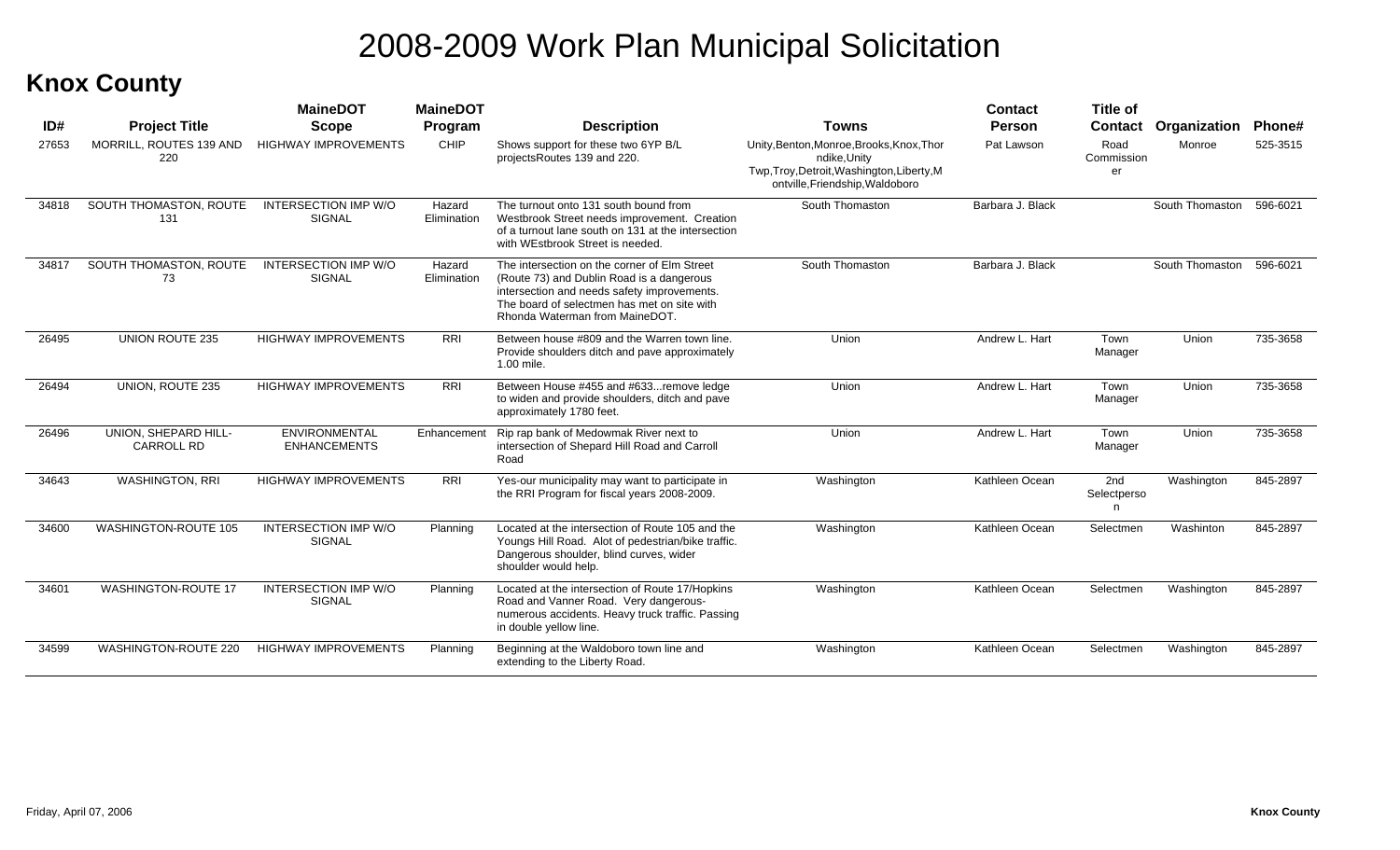#### **Penobscot County**

| ID#   | <b>Project Title</b>                    | <b>MaineDOT</b><br><b>Scope</b>                 | <b>MaineDOT</b><br>Program               | <b>Description</b>                                                                                                                                                                                                                                | Towns                                              | <b>Contact</b><br><b>Person</b> | <b>Title of</b> | Contact Organization Phone# |          |
|-------|-----------------------------------------|-------------------------------------------------|------------------------------------------|---------------------------------------------------------------------------------------------------------------------------------------------------------------------------------------------------------------------------------------------------|----------------------------------------------------|---------------------------------|-----------------|-----------------------------|----------|
| 34469 | CARMEL, ROUTE 2                         | <b>HIGHWAY IMPROVEMENTS</b>                     | <b>CHIP</b>                              | Reconstruct between Hermon town line and Etna<br>town line.                                                                                                                                                                                       | Carmel                                             | James Collins                   | Town<br>Manager | Carmel                      | 848-3361 |
| 34470 | CARMEL, ROUTE 69                        | <b>HIGHWAY IMPROVEMENTS</b>                     | CHIP                                     | Reconstruct Route 69 over its entire length in<br>Carmel.                                                                                                                                                                                         | Carmel                                             | James Collins                   | Town<br>Manager | Carmel                      | 848-3361 |
| 34708 | CARMEL, RRI                             | <b>HIGHWAY IMPROVEMENTS</b>                     | <b>RRI</b>                               | Yes-Our municipality may want to participate in<br>the RRI program for fiscal years 2008-2009.                                                                                                                                                    | Carmel                                             | James Collins                   | Town<br>Manager | Carmel                      | 848-3361 |
| 26809 | <b>CORINNA TO STETSON,</b><br>ROUTE 222 | <b>HIGHWAY IMPROVEMENTS</b>                     | <b>CHIP</b>                              | Beginning 0.10 of a mile southerly of Kenwood<br>Avenue and extending southeasterly 6.93 miles.<br>Backlog section. This corridor should be<br>included in BTIP in order to complete it and allow<br>for proper road safety movement to commence. | Corinna, Newport, Stetson                          | <b>Scott Pullen</b>             | Town<br>Manager | Town of Levant              | 884-7660 |
| 34401 | CORINNA, ROUTE 43                       | <b>HIGHWAY IMPROVEMENTS</b>                     | CHIP                                     | The village section storm drainage is<br>malfuntioning and causing damage to both public<br>and private property! The need of repair is<br>urgent!                                                                                                | Corinna                                            | <b>Dalton Mullis</b>            | Town<br>Manager |                             | 278-4183 |
| 34776 |                                         | E MILLENOCKET, ROUTE 11 HIGHWAY IMPROVEMENTS    | RRI                                      | East Millenocket town line to the Staceyville town<br>line. 15.16 miles selected areas will require<br>structural maintenance.                                                                                                                    | Grindstone Twp, Herseytown Twp,<br>Soldiertown Twp | Don Madden                      |                 | Penobscot County            | 942-8566 |
| 27777 | EDINBURG, ROUTE 116                     | <b>GUARDRAIL STATE PROJ</b>                     | Hazard<br>Elimination                    | Gaurdrails on Route 116. Located 3.00 miles<br>southerly of the Howland town line. The sides of<br>the road drops off sharp towards the river.                                                                                                    | Edinburg                                           | <b>Reginald Theriault</b>       | Selectmen       | Edinburg                    | 732-3136 |
| 27778 | EDINBURG, ROUTE 116                     | <b>GUARDRAIL STATE PROJ</b>                     | Hazard<br>Elimination                    | Guard rails on Route 116. Located 0.70 of mile<br>southerly of the Howland town line. The sides of<br>road drops off sharp towards river.                                                                                                         | Edinburg                                           | <b>Reginald Theriault</b>       | Selectmen       | Edinburg                    | 732-3136 |
| 27122 | ENFIELD, ROUTE 155                      | <b>MAINTENANCE PAVING</b><br>(HOT MULCH)        | Maintenance<br>Resurfacing               | Beginning 1.20 miles from Enfield Village and<br>heading north. Rebuilt or shimed up to take care<br>of crowning or deteriation of surface. ASAP.                                                                                                 | Enfield                                            | <b>Wendell Routon</b>           | Selectmen       | Enfield                     | 566-5058 |
| 27123 | ENFIELD, ROUTE 155                      | <b>MAINTENANCE PAVING</b><br>(HOT MULCH)        | Maintenance<br>Resurfacing               | Beginning at the Lincoln town line and extending<br>southerly 1.00 mile. Years of truck travel has<br>taken it's toll on the road.                                                                                                                | Enfield                                            | <b>Wendell Routon</b>           | Selectmen       | Enfield                     | 566-5058 |
| 27124 | ENFIELD, ROUTE 155                      | <b>MAINTENANCE PAVING</b><br>(HOT MULCH)        | Maintenance<br>Resurfacing               | Beginning at Route 188 and extending northerly<br>2.10 miles. Resurface.                                                                                                                                                                          | Enfield                                            | <b>Wendell Routon</b>           | Selectmen       | Enfield                     | 566-5058 |
| 34727 | ETNA, BUS SERVICE                       | <b>INTERMODAL PASS.</b><br><b>FACILITY CONS</b> | Office of<br>Passenger<br>Transportation | Local bus service to Newport and Bangor.                                                                                                                                                                                                          | Etna                                               | Evelyn A. Serval                | Town<br>Manager | Etna                        | 269-3551 |
| 34723 | ETNA, ROUTE 143                         | <b>CULV REPLACEMENT</b><br><b>STATE</b>         | Operations                               | Maintenance & Install culvert across Station Road along Lakins<br>to carry water load away fom Station Road,<br>reditch as needed.                                                                                                                | Etna                                               | Evelyn A. Serval                | Town<br>Manager | Etna                        | 269-3551 |
| 34722 | ETNA, ROUTE 143                         | <b>HIGHWAY IMPROVEMENTS</b>                     | <b>CHIP</b>                              | Repave.                                                                                                                                                                                                                                           | Etna                                               | Evelyn A. Serval                | Town<br>Manager | Etna                        | 269-3551 |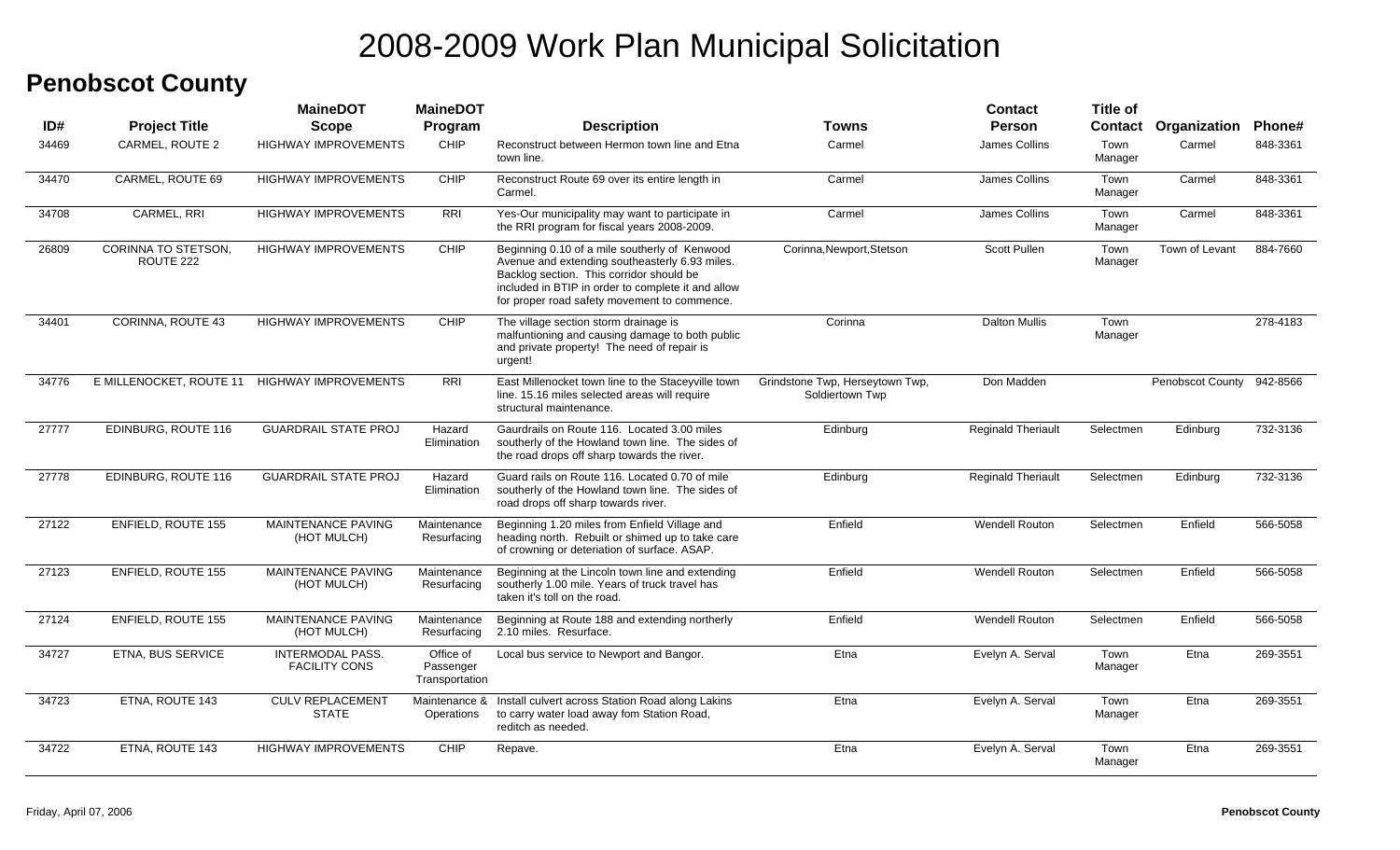| 34721 | ETNA, ROUTE 2/100                                             | <b>HIGHWAY IMPROVEMENTS</b>                     | CHIP                    | Reconstruct shoulders with full depth recycling<br>increasing width to 4 feet and repave length.                                                                                                                                                            | Etna       | Evelyn A. Serval          | Town<br>Manager | Etna       | 269-3551 |
|-------|---------------------------------------------------------------|-------------------------------------------------|-------------------------|-------------------------------------------------------------------------------------------------------------------------------------------------------------------------------------------------------------------------------------------------------------|------------|---------------------------|-----------------|------------|----------|
| 34726 | ETNA, STAGE ROAD                                              | <b>CULV REPLACEMENT</b><br><b>STATE</b>         | Operations              | Maintenance & Reditch and replace culverts as needed.                                                                                                                                                                                                       | Etna       | Evelyn A. Serval          | Town<br>Manager | Etna       | 269-3551 |
| 26716 | <b>GLENBURN, PUSHAW ROAD</b>                                  | <b>HIGHWAY IMPROVEMENTS</b>                     | <b>RRI</b>              | Dangerous curve needs banking, straightening,<br>expansion of shoulder or a combination of all.                                                                                                                                                             | Glenburn   | Ron Tewhey                | Chairman        | Glenburn   | 942-2905 |
| 26717 | <b>GLENBURN, ROUTE 221</b>                                    | INTERSECTION IMP W/O<br><b>SIGNAL</b>           | Mobility<br>Improvments | Intersection of Route 221 and Pushaw<br>Roadacute angle of junction poses accident<br>hazard for drivers entering Route 221.                                                                                                                                | Glenburn   | Ron Tewhey                | Chairman        | Glenburn   | 942-2905 |
| 34792 | <b>GREENBUSH, GREENFIELD</b><br><b>ROAD</b>                   | <b>HIGHWAY IMPROVEMENTS</b>                     | <b>RRI</b>              | Road needs to be paved, section which passes<br>through Milford should be reconstructed and<br>raised to relieve some of the flooding issues.<br>flooded several times in 2005.                                                                             | Greenbush  | <b>Robert Littlefield</b> | Town<br>Manager | Greenbush  | 826-2050 |
| 34421 | HERMON, ROUTE 2                                               | <b>HIGHWAY IMPROVEMENTS</b>                     | <b>CHIP</b>             | Section 1: Beginning at the Bangor town line to<br>the Billings Road. Section 2: Annis Road to the<br>Newport town line.                                                                                                                                    | Hermon     | <b>Clinton Dechene</b>    | Town<br>Manager | Hermon     | 848-3485 |
| 34422 | HERMON, RTE 2 AT BILLINGS HIGHWAY IMPROVEMENTS<br><b>ROAD</b> |                                                 | Hazard<br>Elimination   | Intersection of Route 2 and Billings Road.                                                                                                                                                                                                                  | Hermon     | <b>Clinton Dechene</b>    | Town<br>Manager | Hermon     | 848-3485 |
| 34423 | HERMON, WING ROAD-ANNIS HIGHWAY IMPROVEMENTS<br><b>ROAD</b>   |                                                 | <b>RRI</b>              | Reclemation and New Pavement with ditching<br>sever ditching and drianage problems, the<br>cracking and rutting is the worst in community<br>and easily the worst in the region.                                                                            | Hermon     | <b>Clinton Dechene</b>    | Town<br>Manager | Hermon     | 848-3485 |
| 26621 | <b>KENDUSKEAG</b>                                             | BIKE/PED.FACILITY IMP.-<br>ON ROAD              | Planning                | Extension of Sidewalk on Route 15 to include<br>Elementary School, Bicycle path on portion of<br>Levant/Kenduskeag Road from vicinity of<br>cemetary to recreation field.                                                                                   | Kenduskeag | Bert Mandigo              | Selectmen       | Kenduskeag | 884-7947 |
| 26622 | <b>KENDUSKEAG</b>                                             | <b>HIGHWAY IMPROVEMENTS</b>                     | $\overline{RRI}$        | Kenduskeag municipality may want to participate<br>in the MaineDOT fiscal years 2006-2007 RRI<br>program.                                                                                                                                                   | Kenduskeag | Bert Mandigo              | Selectmen       | Kenduskeag | 884-7947 |
| 34607 | KENDUSKEAG-LEVANT ROAD HIGHWAY IMPROVEMENTS                   |                                                 | Planning                | Beginning at the Townhouse Road and<br>extending southerly to the Levant town line.                                                                                                                                                                         | Kenduskeag | Bert Mandigo              | Selectmen       | Kenduskeag | 884-7947 |
| 34606 | <b>KENDUSKEAG-STETSON</b><br><b>ROAD</b>                      | <b>HIGHWAY IMPROVEMENTS</b>                     | Planning                | Beginning at Route 15 and extending westerly to<br>the Levant town line.                                                                                                                                                                                    | Kenduskeag | Bert Mandigo              | Selectmen       | Kenduskeag | 884-7947 |
| 34464 | LEE, ROUTE 6 @ ROUTE 168                                      | <b>SIDEWALK FACILITY</b><br><b>IMPROVEMENTS</b> | Traffic<br>Engineering  | Intersection of Route 6 and Route 168, Replace<br>750' of sidewalk and 1400' of curb in the village<br>center of Lee. These sidwalks serve students at<br>two schools plus down town activities.                                                            | Lee        | <b>Bill Hamilton</b>      | Selectman       | Lee        | 731-8148 |
| 34668 | LEE, RRI                                                      | <b>HIGHWAY IMPROVEMENTS</b>                     | <b>RRI</b>              | Yes- Our municipality may want to participate in<br>the RRI program for fiscal years 2008-2009.                                                                                                                                                             | Lee        | <b>Bill Hamilton</b>      | Selectman       | Lee        | 731-8148 |
| 26807 | LEVANT, AVENUE ROAD                                           | <b>HIGHWAY IMPROVEMENTS</b>                     | CHIP                    | Beginning at Route 222 and extending northerly<br>to the Corinth town line. This road is not red<br>lined on the maps but it is the Town of Levant's<br>#1 priority for inclusion in the new 6 year plan.<br>This road is impossible to maintain in winter. | Levant     | <b>Scott Pullen</b>       | Town<br>Manager | Levant     | 884-7660 |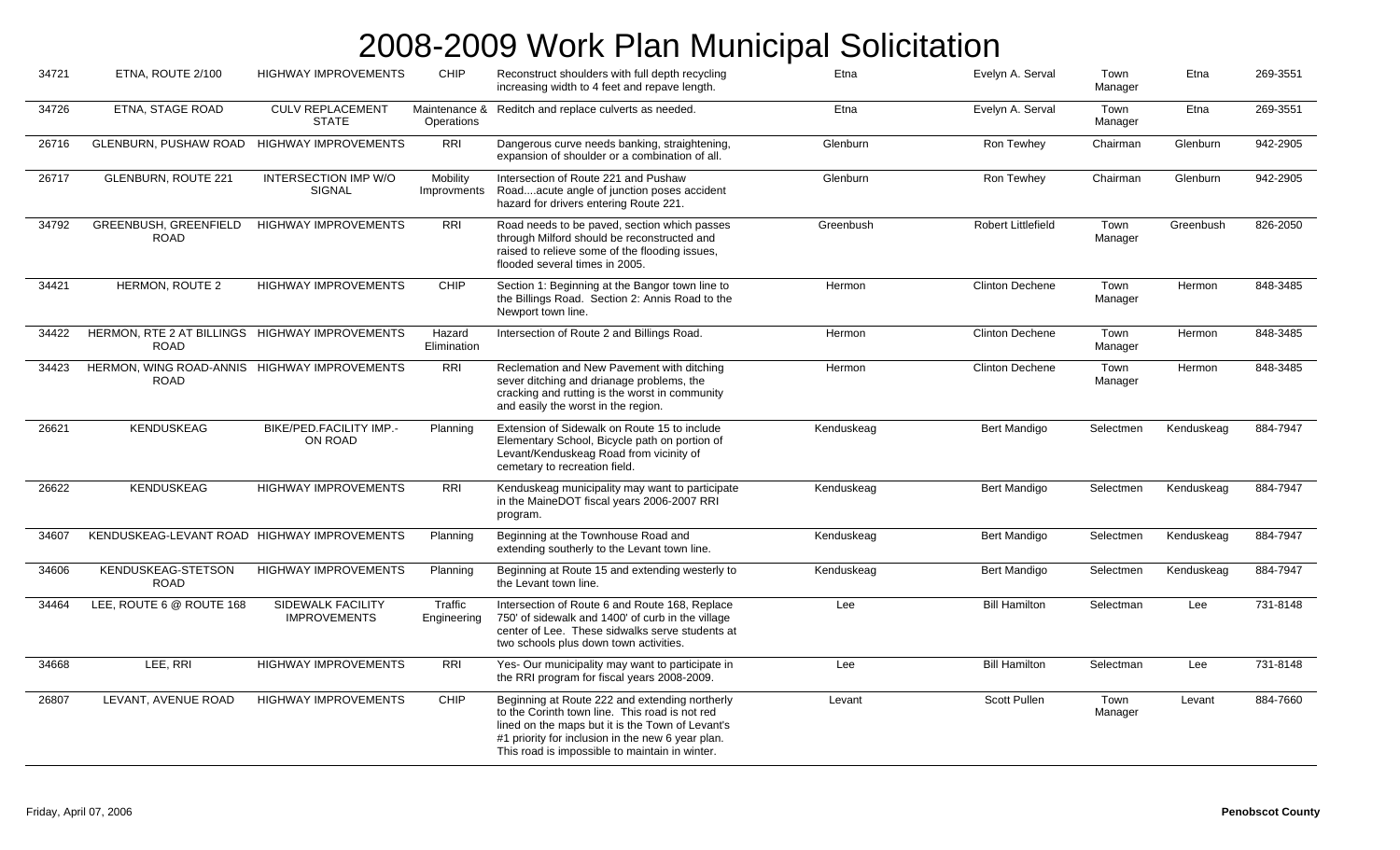| 26810 | LEVANT, ROUTE 222                             | <b>LEVEL 2 HIGHWAY</b><br><b>RESURFACING</b> | Highway<br>Resurfacing<br>Collector | Various locations. Go back over sections from<br>previous projects and correct problems that<br>remain unfixed that are safety concerns. Should<br>be done immediately. | Levant            | <b>Scott Pullen</b> | Town<br>Manager          | Town of Levant | 884-7660 |
|-------|-----------------------------------------------|----------------------------------------------|-------------------------------------|-------------------------------------------------------------------------------------------------------------------------------------------------------------------------|-------------------|---------------------|--------------------------|----------------|----------|
| 34568 | MEDWAY, ROUTE 157                             | <b>HIGHWAY IMPROVEMENTS</b>                  | CHIP                                | Reconstruction Beginning at Dickey Moore Road<br>and extending to Molunkus town line.                                                                                   | Medway            | James Lee           | Selectman                | Medway         | 746-9531 |
| 34639 | MEDWAY, RRI                                   | <b>HIGHWAY IMPROVEMENTS</b>                  | <b>RRI</b>                          | Yes-our municipality may want to participate in<br>the RRI Program for fiscal years 2008-2009.                                                                          | Medway            | Katherine Lee       | Selectman                | Medway         | 746-9531 |
| 34571 | MILFORD, GREENFIELD ROAD HIGHWAY IMPROVEMENTS |                                              | <b>RRI</b>                          | Reclaim and raise elevation of road to prevent<br>annual closures due to flooding.                                                                                      | Milford           | James Hancock       | Town<br>Manager          | Milford        | 827-2072 |
| 34640 | MILFORD, RRI                                  | <b>HIGHWAY IMPROVEMENTS</b>                  | <b>RRI</b>                          | Yes-our municipality may want to participate in<br>the RRI Program for fiscal years 2008-2009.                                                                          | Milford           | James Hancock       | Town<br>Manager          | Milford        | 827-2072 |
| 26610 | NEWPORT TO PLYMOUTH,<br>ROUTE <sub>7</sub>    | <b>HIGHWAY</b><br><b>RECONSTRUCTION</b>      | CHIP                                | Beginning at Route 2 in Newport and extending<br>southerly to the Plymouth Village.<br>6 YP Backlog section RTAC ID 1137                                                | Plymouth, Newport | Wade Richardson     | Selectmen                | Plymouth       | 257-4616 |
| 26608 | NEWPORT, ROUTE 222                            | <b>HIGHWAY</b><br><b>RECONSTRUCTION</b>      | CHIP                                | Beginning at the Corrina town line and extending<br>westerly to the Stetson town line. Backlog<br>section.                                                              | Newport           | James Ricker        | Town<br>Manager          | Newport        | 368-4410 |
| 26611 | NEWPORT, STETSON ROAD                         | <b>HIGHWAY IMPROVEMENTS</b>                  | Maintenance<br>Resurfacing          | Beginning at Route 2 and extending to the<br>Stetson town line.                                                                                                         | Newport           | James Ricker        | Town<br>Manager          | Newport        | 368-4410 |
| 26612 | NEWPORT-BIKE/PED                              | BIKE/PED.FACILITY IMP.-<br>OFF ROA           |                                     | Enhancement Newport Riverwalk and Stream Restoration<br>Project. Includes Historical Sites.                                                                             | Newport           | James Ricker        | Town<br>Manager          | Newport        | 368-4410 |
| 34784 | NEWPORT-ROUTE 2                               | <b>HIGHWAY IMPROVEMENTS</b>                  | Planning                            | Beginning at the Palmyra town line and<br>extending easterly 16.57 miles to the Hermon<br>town line.                                                                    | Newport           | James Ricker        | Town<br>Manager          | Newport        | 368-4410 |
| 34785 | NEWPORT-ROUTE 7<br><b>INTERSECTION</b>        | <b>INTERSECTION IMP W/O</b><br><b>SIGNAL</b> | Planning                            | Right turn lane from Route 7 onto the westerly<br>intersection of Route 2.                                                                                              | Newport           | James Ricker        | Town<br>Manager          | Newport        | 368-4410 |
| 34740 | OLD TOWN, ROUTE 2                             | <b>HIGHWAY IMPROVEMENTS</b>                  | Traffic<br>Engineering              | French Island bridge to Water Street, right turn<br>lane onto Water Street.                                                                                             | Old Town          | Margaret Daigle     | Town<br>Manager          | Old Town       | 827-3965 |
| 34737 | OLD TOWN, PUSHAW<br><b>STREAM BR</b>          | <b>BRIDGE IMPROVEMENT</b>                    | <b>Bridge</b>                       | Pushaw Stream Bridge #3935                                                                                                                                              | Old Town          | Margaret Daigle     | Town<br>Manager          | Old Town       | 827-3965 |
| 34741 | LANE                                          |                                              | Transportation                      | OLD TOWN, ROUTE 2 TRUCK HIGHWAY IMPROVEMENTS Office of Freight Trucks turning onto Water Street fomr Route 2.                                                           | Old Town          | Margaret Daigle     | Town<br>Manager          | Old Town       | 827-3965 |
| 34738 | OLD TOWN, ROUTE 43                            | <b>CULV REPLACEMENT</b><br><b>STATE</b>      | Operations                          | Maintenance & Culvert on Dead Stream.                                                                                                                                   | Old Town          | Margaret Daigle     | Town<br>Manager          | Old Town       | 827-3965 |
| 34742 | OLD TOWN, STILLWATER<br>RIVER BR              | <b>BRIDGE WIDENING</b>                       | <b>Bridge</b>                       | Widening of Stillwater River Bridge #1472 on<br>Stillwater Avenue.                                                                                                      | Old Town          | Margaret Daigle     | Town<br>Manager          | Old Town       | 827-3965 |
| 34754 | ORONO, FOREST AVENUE                          | <b>HIGHWAY IMPROVEMENTS</b>                  | <b>RRI</b>                          | Starting at i-95 and extending to Essex Street.<br>The ditches and culverts are in very poor shape!!<br>Some of them need to be replaced with larger<br>ones.           | Orono             | Calvin L. Smith     | Road<br>Commission<br>er | Orono          | 478-3994 |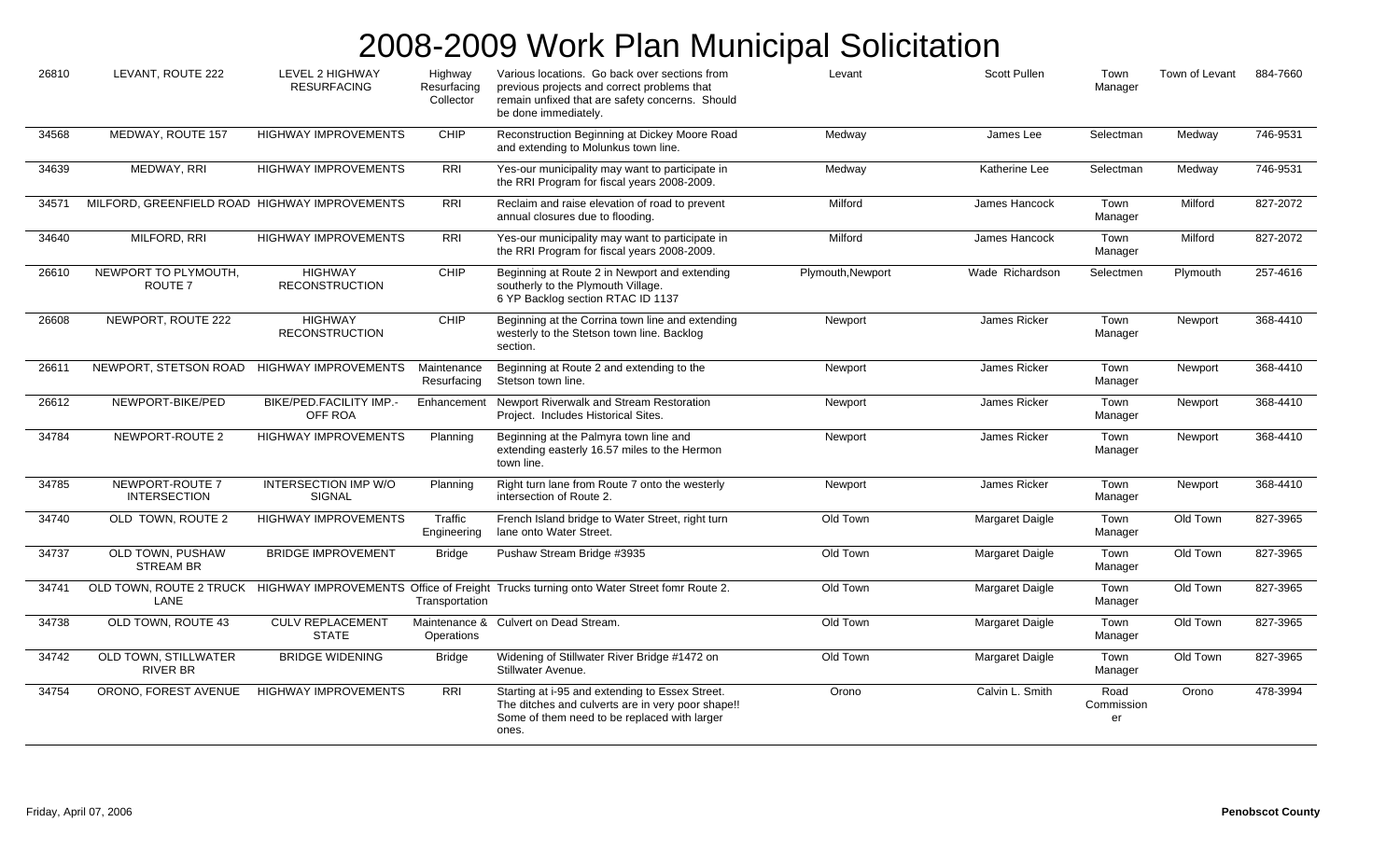| 34756 | ORONO, FOREST AVENUE                                        | <b>HIGHWAY IMPROVEMENTS</b>                  | <b>RRI</b>                          | From I-95 to the Glenburn town line is in very<br>bad shape. It needs to be rehabed. It's<br>becomming almost impossible to maintain in the<br>winter.                                        | Orono                              | Calvin L. Smith        | Road<br>Commission<br>er | Orono                   | 478-3994 |
|-------|-------------------------------------------------------------|----------------------------------------------|-------------------------------------|-----------------------------------------------------------------------------------------------------------------------------------------------------------------------------------------------|------------------------------------|------------------------|--------------------------|-------------------------|----------|
| 34755 | ORONO, STILLWATER AVENUE HIGHWAY IMPROVEMENTS Maintenance & |                                              | Operations                          | Between Kelley Road and Bangor line it floods<br>every year. There's either a plugged culvert or<br>there needs to be one installed.                                                          | Orono                              | Calvin L. Smith        | Road<br>Commission<br>er | Orono                   | 478-3994 |
| 34584 | ORRINGTON, BREWER LAKE HIGHWAY IMPROVEMENTS<br><b>ROAD</b>  |                                              | <b>RRI</b>                          | Beginning at the Brewer city line and extending<br>to Fields Pond Road, Cut trees and roadside<br>brush, ditch, change or reset culverts, reclaim<br>reshap, binder 3", surface 1 1/2".       | Orrington                          | Carl R. Young          | Town<br>Manager          | Orrington               | 825-4145 |
| 34588 | ORRINGTON, ROUTE 15 @<br>SNOWS CR                           | <b>INTERSECTION IMP W/O</b><br><b>SIGNAL</b> | Hazard<br>Elimination               | Widen both intersection, heavy tractor trailer use.                                                                                                                                           | Orrington                          | Carl R. Young          | Town<br>Manager          | Orrington               | 825-4145 |
| 34587 | ORRINGTON, SNOWS<br><b>CORNER ROAD</b>                      | <b>HIGHWAY IMPROVEMENTS</b>                  | <b>RRI</b>                          | Route 15 to Dow Road and Dow Road to Center<br>Drive, cut trees and roadside brush, ditch change<br>or reset culverts reclaim reshap, binder 3",<br>surface 1 1/2"                            | Orrington                          | Carl R. Young          | Town<br>Manager          | Orrington               | 825-4145 |
| 34644 | PLYMOUTH, RRI                                               | <b>HIGHWAY IMPROVEMENTS</b>                  | RRI                                 | Yes-our municipality may want to participate in<br>the RRI Program for fiscal years 2008-2009.                                                                                                | Plymouth                           | Wade Richardson        | First<br>Selectman       | Plymouth                | 257-4646 |
| 34585 | PLYMOUTH-ROUTE 69                                           | <b>HIGHWAY IMPROVEMENTS</b>                  | Planning                            | Beginning at the Detroit town line and extending<br>easterly 4.06 miles to Route 7.                                                                                                           | Plymouth                           | Wade Richardson        | Selectmen                | Plymouth                | 257-4646 |
| 27715 | SPRINGFIELD, BOTTLE LAKE<br><b>RD</b>                       | <b>HIGHWAY</b><br><b>RECONSTRUCTION</b>      | Planning                            | Beginning at Route 6 and extending southerly to<br>the Lakeville Plantation town line.<br>Various areas need building. 2004-2010.                                                             | Springfield                        | Thomas Linscott        | Road<br>Commission<br>er | Springfield             | 738-2176 |
| 27718 | SPRINGFIELD, RRI                                            | <b>HIGHWAY IMPROVEMENTS</b>                  | <b>RRI</b>                          | Municipality may want to participate in the<br>MaineDOT fiscal years 2006-2007 RRI program.<br>Yes-our municipality may want to participate in<br>the RRI Program for fiscal years 2008-2009. | Springfield                        | <b>Thomas Linscott</b> | Road<br>Commission<br>er | Springfield             | 738-2176 |
| 26646 | <b>STETSON</b>                                              | <b>LANDSCAPING</b>                           | Enhancement                         | Aquire and landscape 3 lots on the southeast<br>corner at the junction of Routes 143 and 222 for<br>park and possible future building site for<br>municipal building.                         | Stetson                            | Donald Carroll         | Selectmen                | Town of Stetson         | 296-2421 |
| 34534 | STETSON, ROUTE 143                                          | <b>HIGHWAY IMPROVEMENTS</b>                  | Highway<br>Resurfacing<br>Collector | Paving and ditching from Route 222 to the Etna<br>town line.                                                                                                                                  | Stetson                            | Donald C. Carroll      | Chair.<br>Selectmen      | Stetson                 | 296-3232 |
| 34533 | STETSON, ROUTE 222                                          | <b>HIGHWAY IMPROVEMENTS</b>                  | CHIP                                | Paving and reconstruction from the point ended<br>in 2005 to the Stetson/Newport town line.                                                                                                   | Stetson                            | Donald C. Carroll      | Chair,<br>Selectman      | Stetson                 | 296-3232 |
| 34654 | STETSON, RRI                                                | HIGHWAY IMPROVEMENTS                         | <b>RRI</b>                          | Yes-our municipality may want to participate in<br>the RRI Program for fiscal years 2008-2009.                                                                                                | Stetson                            | Donald C. Carroll      | Chair,<br>Selectman      | Stetson                 | 296-3232 |
| 34536 | STETSON, STETSON ROAD                                       | <b>HIGHWAY IMPROVEMENTS</b>                  | <b>RRI</b>                          | Ditching to prefent pavement edge erosion.                                                                                                                                                    | Stetson                            | Donald C. Carroll      | Chair,<br>Selectmen      | Stetson                 | 296-3232 |
| 34771 | T5R7-T6R8, GRAND LAKE<br><b>ROAD</b>                        | <b>HIGHWAY IMPROVEMENTS</b>                  | <b>RRI</b>                          | T5R7 TO Grand Lake Matagamon (T6R8) 13.65<br>miles this road is deteriorating and selected<br>areas will require structural maintenance.                                                      | Twp 05 R 07 Wels, Twp 06 R 08 Wels | Don Madden             |                          | <b>Penobscot County</b> | 942-8566 |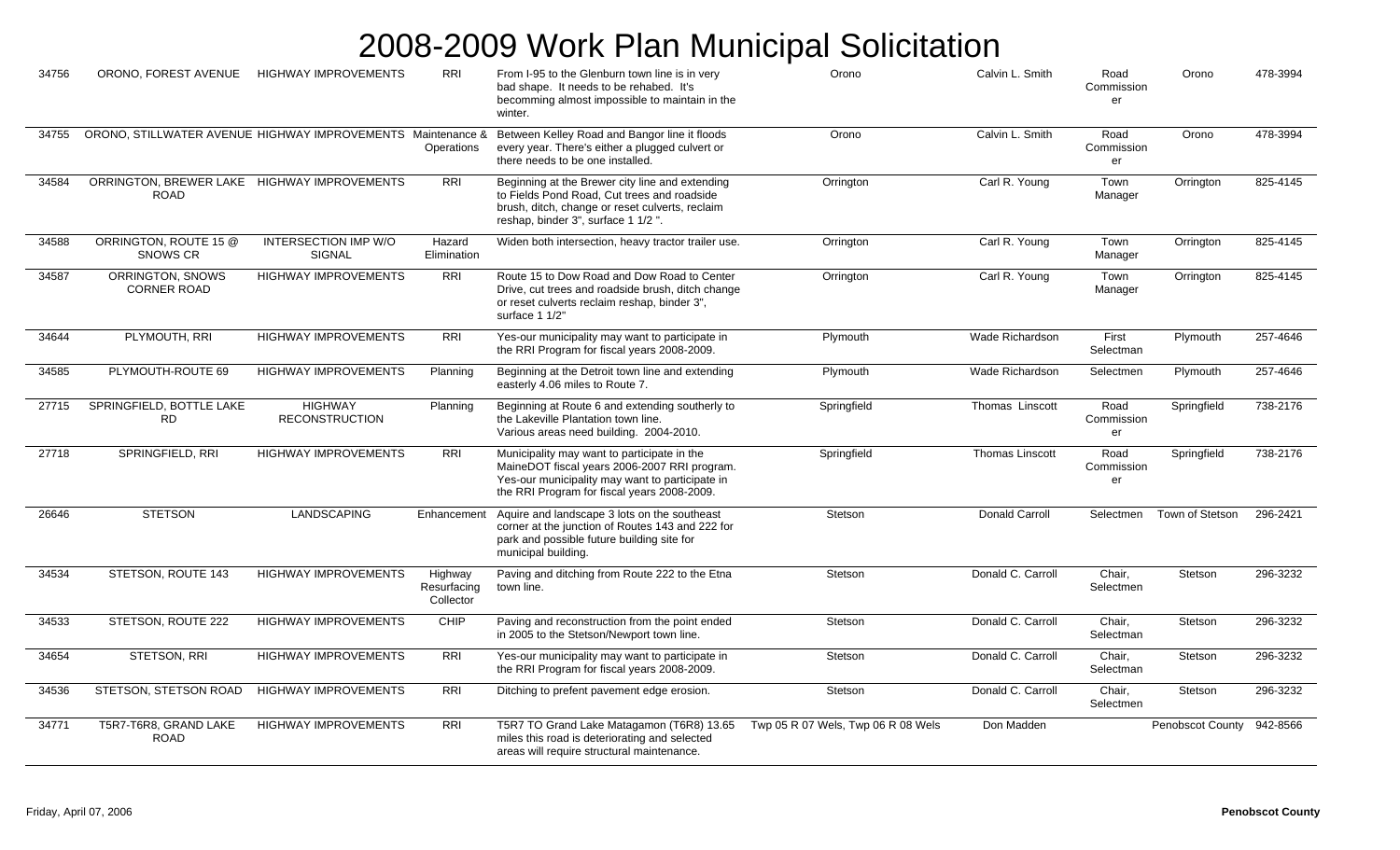| 34717 | WEBSTER PLT, PICKLE RIDGE HIGHWAY IMPROVEMENTS<br><b>ROAD</b> |                             | Planninc | Beginning at the Springfield town line going to<br>the intersection of Tucker Ridge Road paving<br>only. | <b>Webster Plt</b> | Hazen Jipson Jr. | Road<br>Commission | Webster Plt        | 765-3034 |
|-------|---------------------------------------------------------------|-----------------------------|----------|----------------------------------------------------------------------------------------------------------|--------------------|------------------|--------------------|--------------------|----------|
| 34719 | WEBSTER PLT. TUCKER<br>RIDGE ROAD                             | <b>HIGHWAY IMPROVEMENTS</b> | Planning | From Springfield town line to the Prentiss town<br>line, some reconstruciton paving it all.              | Webster Plt        | Hazen Jipson Jr. | Roac<br>Commission | <b>Webster Plt</b> | 765-3034 |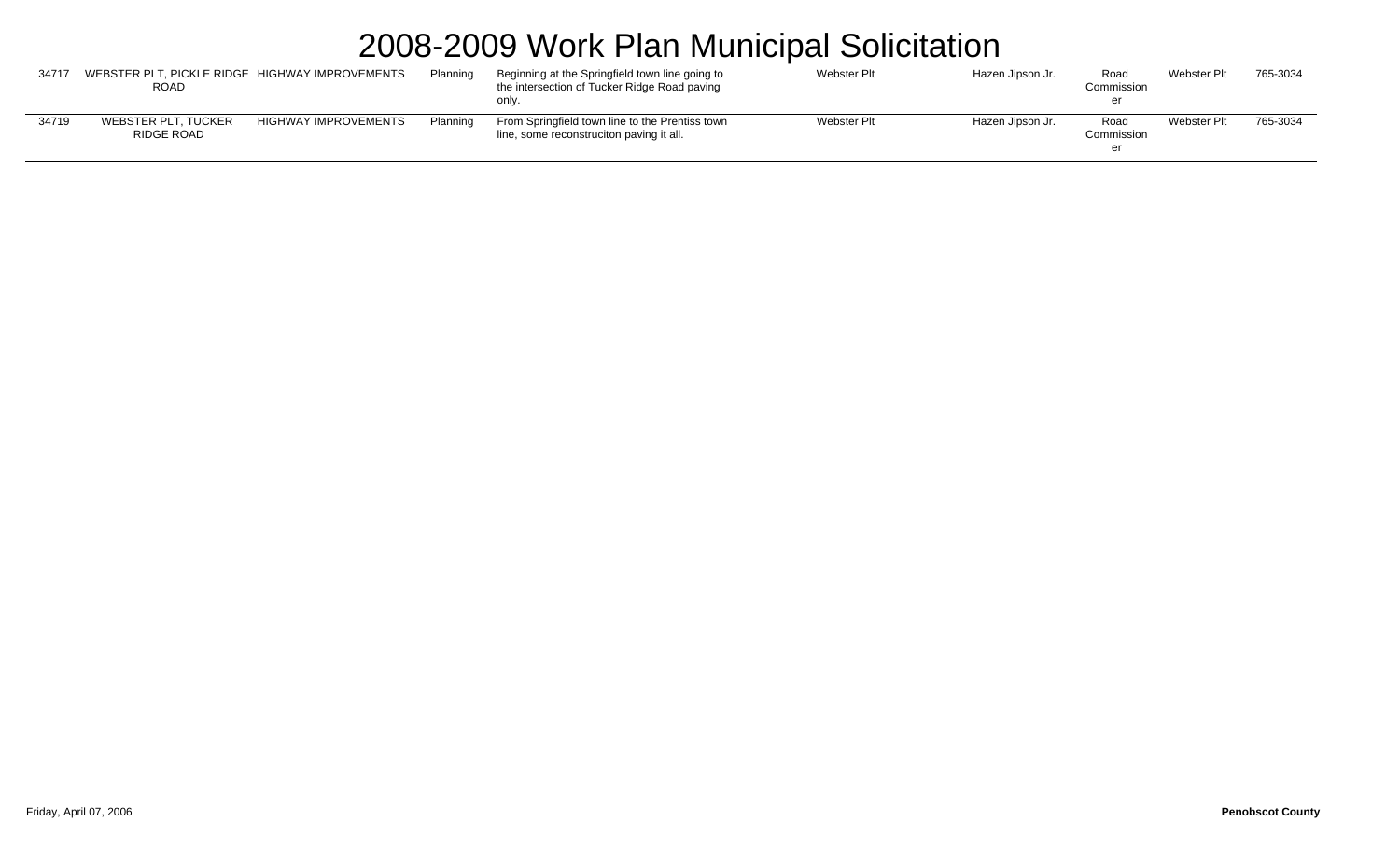#### **Piscataquis County**

|       |                                       | <b>MaineDOT</b>                                | <b>MaineDOT</b>                          |                                                                                                                                                                                                                                                                             |                    | <b>Contact</b>            | <b>Title of</b>          |                    |               |
|-------|---------------------------------------|------------------------------------------------|------------------------------------------|-----------------------------------------------------------------------------------------------------------------------------------------------------------------------------------------------------------------------------------------------------------------------------|--------------------|---------------------------|--------------------------|--------------------|---------------|
| ID#   | <b>Project Title</b>                  | <b>Scope</b>                                   | Program                                  | <b>Description</b>                                                                                                                                                                                                                                                          | Towns              | <b>Person</b>             | <b>Contact</b>           | Organization       | <b>Phone#</b> |
| 34790 | ABBOT, POND ROAD                      | <b>HIGHWAY IMPROVEMENTS</b>                    | <b>RRI</b>                               | Pond Road (Piper Pond Road) Narrow road with<br>sharp corner and quardrail, northbound traffic<br>gets crowded by south bound traffic because of<br>shapmess of corner and visibility.                                                                                      | Abbot              | Jan Ronco                 | Selectman                | Abbot              | 876-3340      |
| 34786 | ABBOT, ROUTE 15                       | <b>HIGHWAY IMPROVEMENTS</b>                    | Highway<br>Resurfacing<br>Minor Arterial | Between Guilford and Abbot to just nort of<br>Abbot. paveing and/or reconstruction on Route<br>15 from the Guilford town line to just north of the<br>intersection with Route 16. Major pot holing,<br>severe culvert issue, wheel rutting where water<br>ponding can be de | Abbot              | Jan Ronco                 | Selectman                | Abbot              | 876-3340      |
| 34787 | ABBOT, ROUTE 15 @ POND<br><b>ROAD</b> | <b>INTERSECTION IMP W/O</b><br>SIGNAL          | Hazard<br>Elimination                    | Intersection of Route 15 and Pond Road. This<br>intersection could use some solid lines so people<br>are not trrying to pass at this intersection area on<br>Route 15.                                                                                                      | Abbot              | Jan Ronco                 | Selectman                | Abbot              | 876-3340      |
| 27281 | ATKINSON, MAPLE ROAD                  | <b>MAINTENANCE SURFACE</b><br><b>TREATMENT</b> | Planning                                 | Beginning 1.26 miles easterly of Stage Coach<br>Road and extending southerly. 1/2 mile of road<br>ditching and building up Road.                                                                                                                                            | Atkinson           | Carl Dow                  | Selectmen                | Atkinson           | 564-7273      |
| 27282 | ATKINSON, STAGE COACH<br><b>ROAD</b>  | <b>HIGHWAY IMPROVEMENTS</b>                    | Collector<br>Improvement<br>Program      | Beginning 0.70 of a mile northerly of the<br>Charleston town line and extending northerly.<br>After Clark Hill about a mile fill ??? hole.                                                                                                                                  | Atkinson           | Carl Dow                  | Selectmen                | Atkinson           | 564-7273      |
| 27285 | ATKINSON, RRI                         | <b>HIGHWAY IMPROVEMENTS</b>                    | RRI                                      | Municipality may want to participated in the<br>MaineDOT fiscal years 2006-2007 RRI<br>program. Yes-Our municipality may want to<br>participate in the RRI program for fiscal years<br>2008-2009.                                                                           | Atkinson           | Carl Dow                  | Selectmen                | Atkinson           | 564-7273      |
| 26625 | BEAVER COVE, LILY BAY<br><b>ROAD</b>  | <b>HIGHWAY IMPROVEMENTS</b>                    | CHIP                                     | Beginning 2.00 miles northerly of the Greenville<br>town line and extending to 1.00 mile northerly of<br>Prong Pond Road.                                                                                                                                                   | <b>Beaver Cove</b> | <b>Wallace Williams</b>   | Road<br>Commission<br>er | <b>Beaver Cove</b> | 695-2155      |
| 34414 | BEAVER COVE, LILY BAY<br><b>ROAD</b>  | <b>HIGHWAY IMPROVEMENTS</b>                    | CHIP                                     | Remove sharp curve 1.3 miles north of the<br>Beaver Cove town line and straighten out and<br>resurface due to poor visibility. Slope of road<br>bed and number of accidents with vehicles<br>leaving roadway causing injuries, has heavy<br>traffic use.                    | <b>Beaver Cove</b> | <b>Wallace Williams</b>   | Chair,<br>Selectman      | <b>Beaver Cove</b> | 695-2155      |
| 34415 | BEAVER COVE, LILY BAY<br><b>ROAD</b>  | <b>HIGHWAY IMPROVEMENTS</b>                    | CHIP                                     | Review/resurface road bed along 4.60 miles of<br>road bed in boundries of Beaver Cove.                                                                                                                                                                                      | <b>Beaver Cove</b> | <b>Wallace Williams</b>   | Selectman,<br>Chair      | <b>Beaver Cove</b> | 695-2880      |
| 34675 | <b>BEAVER COVE, RRI</b>               | <b>HIGHWAY IMPROVEMENTS</b>                    | RRI                                      | Yes-Our municipality may want to participate in<br>the RRI program for fiscal years 2008-2009. NO<br>ELIGIBLE ROADS.                                                                                                                                                        | <b>Beaver Cove</b> | <b>Wallace Williams</b>   | Chair,<br>Selectman      | <b>Beaver Cove</b> | 695-2155      |
| 27165 | <b>BOWERBANK, RRI</b>                 | <b>HIGHWAY IMPROVEMENTS</b>                    | RRI                                      | Municipality shown interest in RRI Program.                                                                                                                                                                                                                                 | <b>Bowerbank</b>   | <b>Michael Watters Sr</b> | First<br>Selectman       | <b>Bowerbank</b>   | 564-2817      |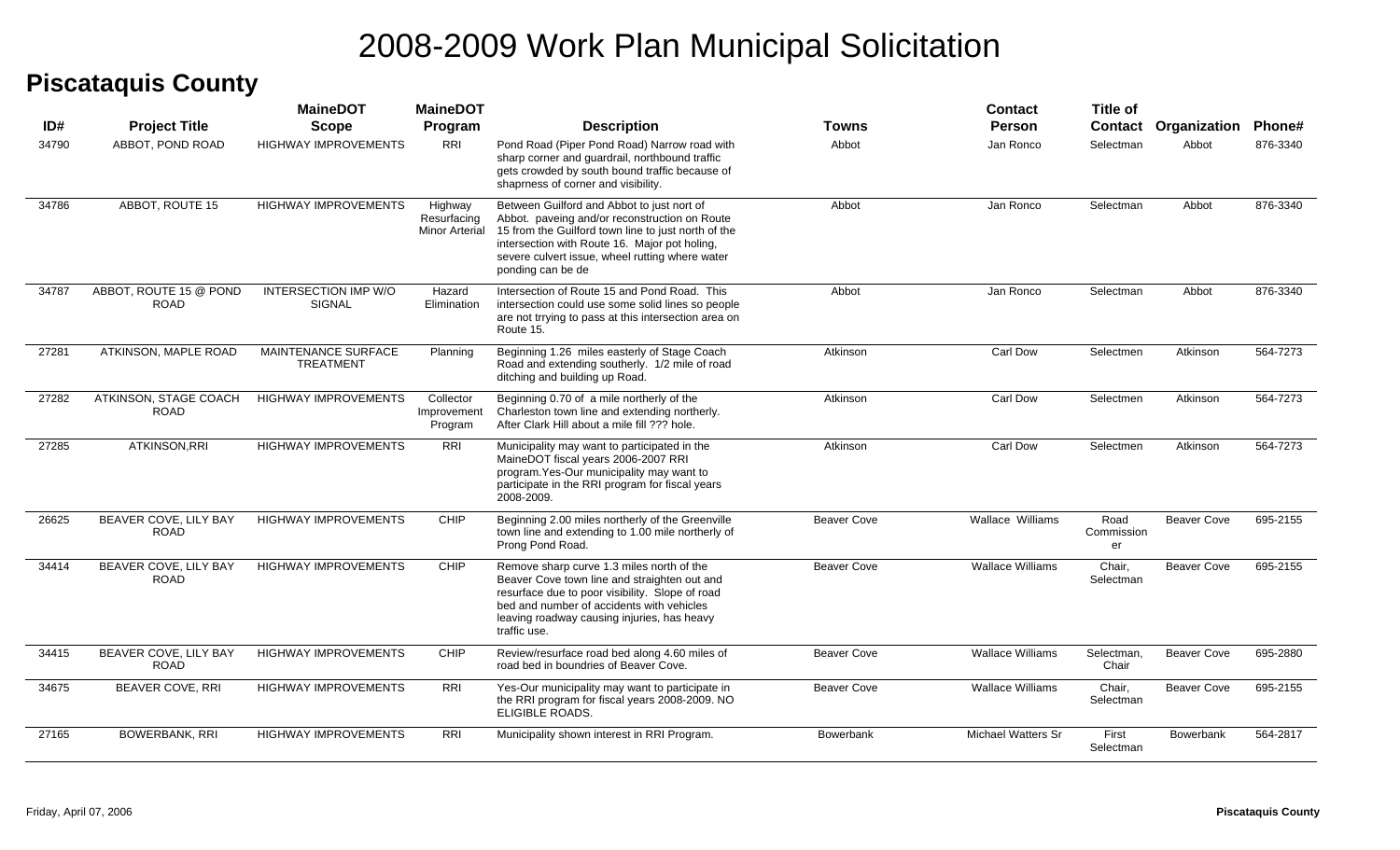| 3441' | SANGERVILLE, CARLETON<br><b>BRIDGE</b> | <b>BRIDGE IMPROVEMENT</b>   | <b>Bridge</b>                        | Bridge over the Carelton Stream # 3893 is in<br>disrepair, side rails walk areas and bridge<br>surface are in desrepair.                                                                                               | Sangerville | <b>Richard Pellerin</b> | Chairman,<br>Select B    | Sangerville | 876-2814 |
|-------|----------------------------------------|-----------------------------|--------------------------------------|------------------------------------------------------------------------------------------------------------------------------------------------------------------------------------------------------------------------|-------------|-------------------------|--------------------------|-------------|----------|
| 34409 | SANGERVILLE, DOUTY HILL<br><b>ROAD</b> | <b>HIGHWAY IMPROVEMENTS</b> | CHIP                                 | Safety issue where the East Sangerville Road<br>intersects. Overall, the surface of the entire road<br>from the intersection of Route 23 to Dover town<br>line is in need of resurfacing, very heavy truck<br>traffic. | Sangerville | <b>Richard Pellerin</b> | Chairman,<br>Select B    | Sangerville | 876.2814 |
| 34413 | SANGERVILLE, PLEASANT<br>AVENUE        | <b>HIGHWAY IMPROVEMENTS</b> | <b>Rural Arterial</b><br>Improvement | From the intersection of Route 23 ot the<br>McPhetres Road needs improvemenhts to the<br>side shoulders, road opposite Haley's court has<br>drainage problem.                                                          | Sangerville | <b>Richard Pellerin</b> | Chairman,<br>Select B    | Sangerville | 876-2814 |
| 34677 | SANGERVILLE, RRI                       | <b>HIGHWAY IMPROVEMENTS</b> | RRI                                  | Yes-Our municipality may want to participate in<br>the RRI program for fiscal years 2008-2009.                                                                                                                         | Sangerville | <b>Richard Drummond</b> | Road<br>Commission<br>er | Sangerville | 876-2814 |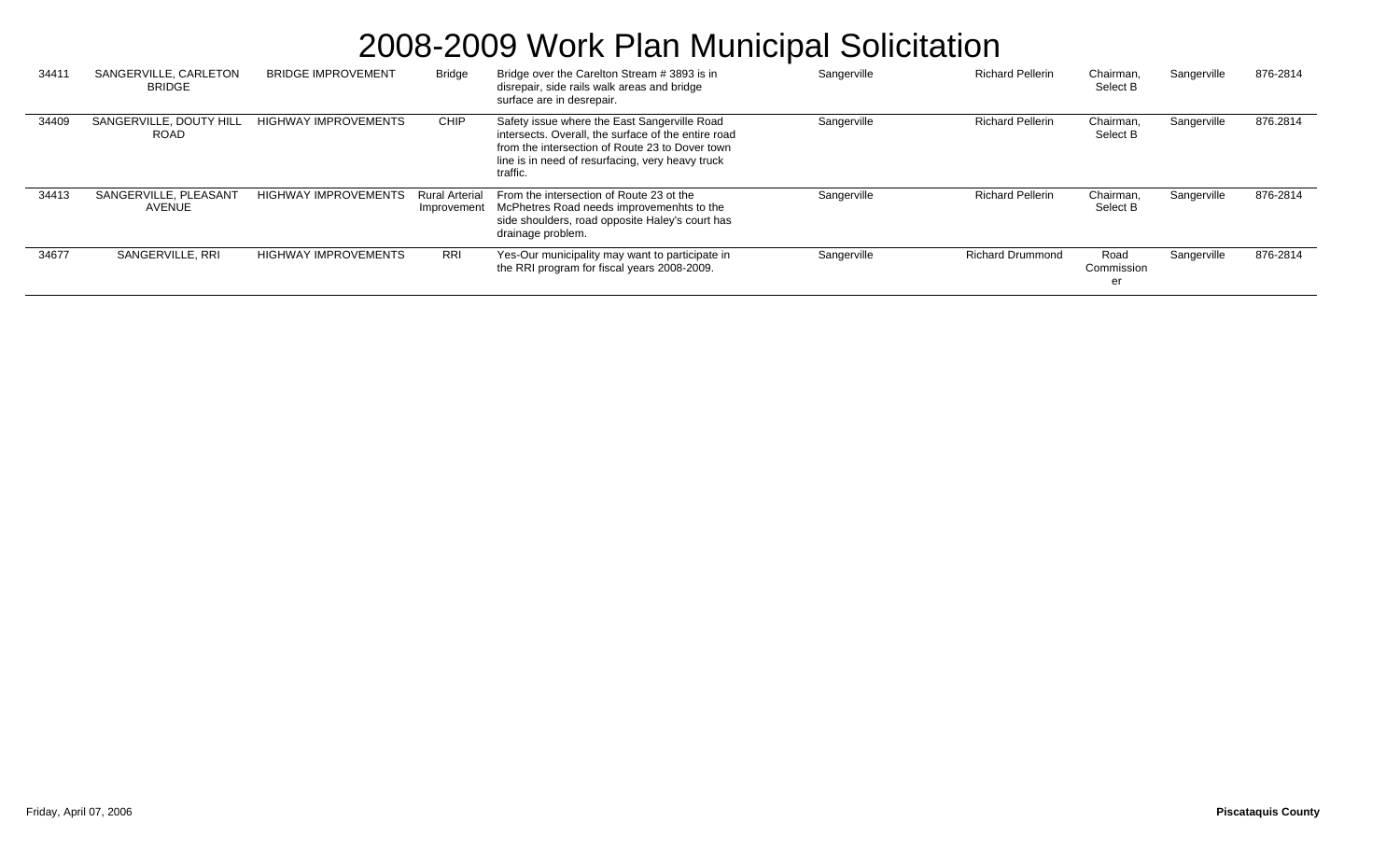#### **Waldo County**

|       |                                                             | <b>MaineDOT</b>                              | <b>MaineDOT</b>         |                                                                                                                                                                                                     |                                                                                                                                            | Contact                 | <b>Title of</b>          |                |          |
|-------|-------------------------------------------------------------|----------------------------------------------|-------------------------|-----------------------------------------------------------------------------------------------------------------------------------------------------------------------------------------------------|--------------------------------------------------------------------------------------------------------------------------------------------|-------------------------|--------------------------|----------------|----------|
| ID#   | <b>Project Title</b>                                        | <b>Scope</b>                                 | Program                 | <b>Description</b>                                                                                                                                                                                  | Towns                                                                                                                                      | <b>Person</b>           | <b>Contact</b>           | Organization   | Phone#   |
| 34694 | <b>BURNHAM-SOUTH</b><br><b>HORSEBACK ROAD</b>               | <b>HIGHWAY IMPROVEMENTS</b>                  | Planning                | Beginning at the Troy Road and extending to the<br>Detroit town line. Raise Road above Golf Course<br>Elevation and big hump by Cemetary.                                                           | <b>Burnham</b>                                                                                                                             | <b>Charles King</b>     | Road<br>Commission<br>er | <b>Burnham</b> | 487-6083 |
| 34543 | JACKSON, EAST THORNDIKE HIGHWAY IMPROVEMENTS<br><b>ROAD</b> |                                              | Planning                | Beginning at Work Road and extending to Curtis<br>Road.                                                                                                                                             | Jackson                                                                                                                                    | John Work               | Selectman                | Jackson        | 722-3206 |
| 34544 | JACKSON, ROUTE 7                                            | <b>HIGHWAY IMPROVEMENTS</b>                  | CHIP                    | Truck lane on New construction project in it's on<br>going. (see pin 11209.00)                                                                                                                      | Jackson                                                                                                                                    | John Work               | Selectman                | Jackson        | 722-3206 |
| 26926 | MONROE TO THORNDIKE.<br><b>RTE 139</b>                      | <b>HIGHWAY IMPROVEMENTS</b>                  | CHIP                    | Beginning at the Winterport town line and<br>extending westerly to Route 220 in Thorndike.<br>Create built road bed. Backlog.                                                                       | Brooks, Knox, Thorndike, Monroe                                                                                                            | Pat Lawson              |                          | Monroe         | 525-3515 |
| 34538 | MONROE, ROUTE 139                                           | <b>HIGHWAY IMPROVEMENTS</b>                  | Hazard<br>Elimination   | East Main Street and Monroe Road: cut off knoll<br>to increase visability to go with our reconstruciton<br>of Monroe Road Intersection.                                                             | Monroe                                                                                                                                     | <b>Holly Emerson</b>    | Selectperso<br>n.        | Monroe         | 525-3515 |
| 34662 | MONROE, RRI                                                 | <b>HIGHWAY IMPROVEMENTS</b>                  | <b>RRI</b>              | Yes-our municipality may want to participate in<br>the RRI Program for fiscal years 2008-2009.                                                                                                      | Monroe                                                                                                                                     | Pat Lawson              | Treasurer                | Monroe         | 525-3515 |
| 27653 | <b>MORRILL, ROUTES 139 AND</b><br>220                       | <b>HIGHWAY IMPROVEMENTS</b>                  | CHIP                    | Shows support for these two 6YP B/L<br>projectsRoutes 139 and 220.                                                                                                                                  | Unity, Benton, Monroe, Brooks, Knox, Thor<br>ndike, Unity<br>Twp, Troy, Detroit, Washington, Liberty, M<br>ontville, Friendship, Waldoboro | Pat Lawson              | Road<br>Commission<br>er | Monroe         | 525-3515 |
| 34804 | <b>SEARSPORT, ROUTE 1</b>                                   | <b>HIGHWAY IMPROVEMENTS</b>                  | Traffic<br>Engineering  | Third turning lane on Route One from Trundy<br>Road to Station Ave. This project is imperative<br>for safety and economic development.                                                              | Searsport                                                                                                                                  | James S. Gillway        |                          | Searsport      | 548-6372 |
| 27202 | <b>SEARSPORT, RRI</b>                                       | <b>HIGHWAY IMPROVEMENTS</b>                  | <b>RRI</b>              | Munipality may want to participate in the RRI<br>program. YES-Our municipality may want to<br>participate in the RRI Program for fiscal years<br>2008-2009.                                         | Searsport                                                                                                                                  | James S. Gillway        |                          | Searsport      | 548-6372 |
| 34565 | SWANVILLE, ROUTE 31                                         | <b>HIGHWAY IMPROVEMENTS</b>                  | <b>RRI</b>              | Beginning at Route 41 extending to town line,<br>road needs reconstruction.                                                                                                                         | Swanville                                                                                                                                  | <b>Brian Thompson</b>   | Selectperso<br>n         | Swanville      | 338-5439 |
| 34649 | SWANVILLE, RRI                                              | <b>HIGHWAY IMPROVEMENTS</b>                  | <b>RRI</b>              | Yes-our municipality may want to participate in<br>the RRI Program for fiscal years 2008-2009.                                                                                                      | Swanville                                                                                                                                  | <b>Brian Thompson</b>   | Selectperso<br>n.        | Swanville      | 338-5439 |
| 27155 | TROY, ROUTE 202 AND 220                                     | <b>INTERSECTION IMP W/O</b><br><b>SIGNAL</b> | Mobility<br>Improvments | Interstection of Routes 220, 202 and 9. Safety<br>concerns, traffic from Route 202/9 far too fast.<br>also blind intersection because of brush and<br>treets, no town money available at this time. | Troy                                                                                                                                       | <b>Frederica Fuller</b> | Chairman                 | Troy           | 948-2283 |
| 27151 | TROY, ROUTE 220                                             | <b>HIGHWAY IMPROVEMENTS</b>                  | Mobility<br>Improvments | Intersection of Route 220 and Rogers Road.<br>Safety project to involve better sign directions,<br>improvement of traffic flow needed.                                                              | Troy                                                                                                                                       | <b>Fredrica Fuller</b>  | Chairman                 | Troy           | 948-2283 |
| 27156 | TROY, RRI                                                   | <b>HIGHWAY IMPROVEMENTS</b>                  | RRI                     | Munipality shown interest in the RRI Program.                                                                                                                                                       | Troy                                                                                                                                       | <b>Frederica Fuller</b> | Chairman                 | Troy           | 948-2283 |
| 27172 | UNITY, ROUTE 202 AND 139                                    | INTERSECTION IMP W/O<br>SIGNAL               | Mobility<br>Improvments | Interstection of Route 139 and Route 202                                                                                                                                                            | Unity                                                                                                                                      | Ronald Rudolph          | 1st<br>Selectman         | Unity          | 948-3763 |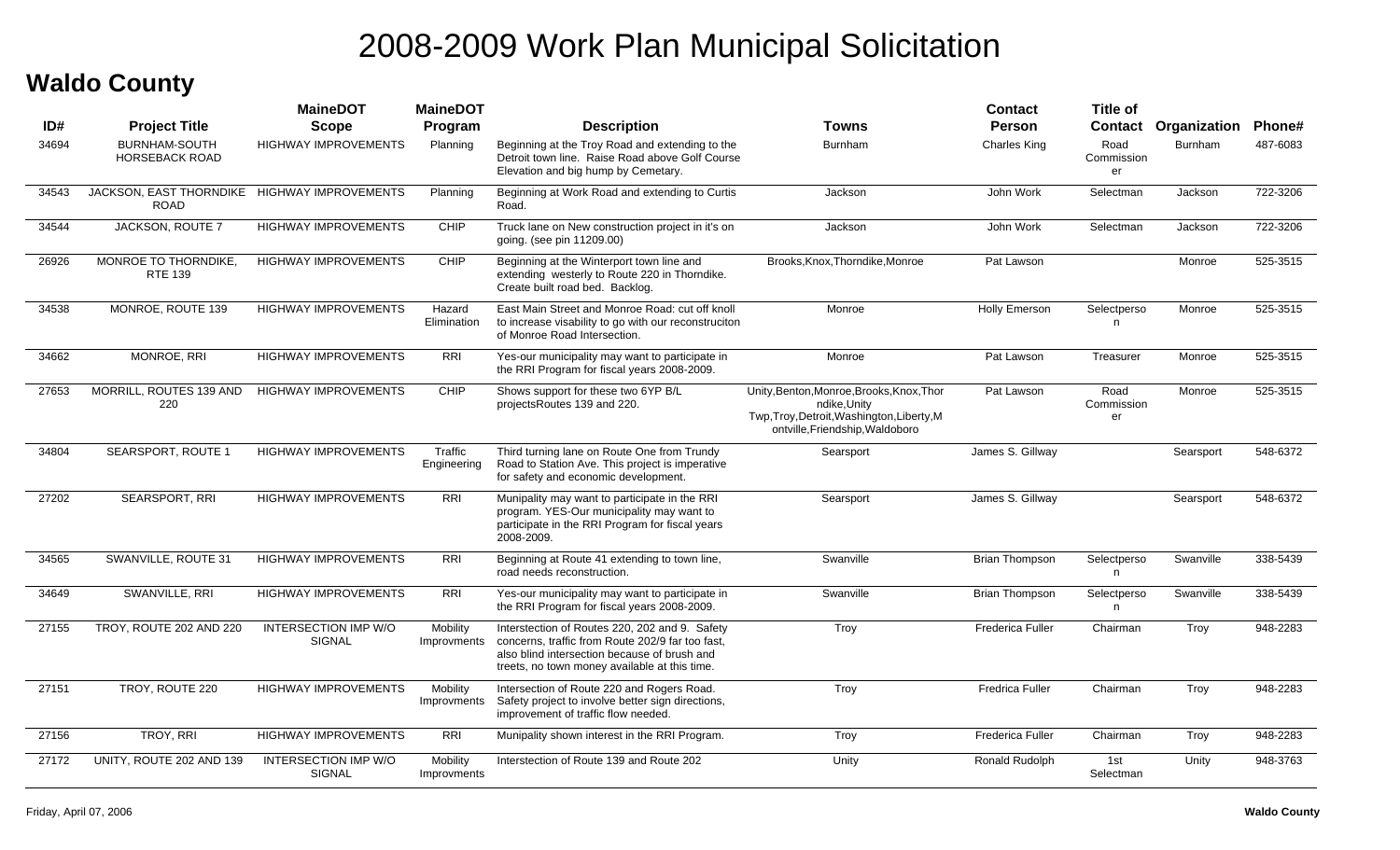#### **Washington County**

|       |                                | <b>MaineDOT</b>                         | <b>MaineDOT</b>               |                                                                                                                                                                                                                                                      |             | <b>Contact</b>        | <b>Title of</b>        |                             |          |
|-------|--------------------------------|-----------------------------------------|-------------------------------|------------------------------------------------------------------------------------------------------------------------------------------------------------------------------------------------------------------------------------------------------|-------------|-----------------------|------------------------|-----------------------------|----------|
| ID#   | <b>Project Title</b>           | <b>Scope</b>                            | Program                       | <b>Description</b>                                                                                                                                                                                                                                   | Towns       | <b>Person</b>         |                        | <b>Contact Organization</b> | Phone#   |
| 26598 | BARING, CHARLOTTE ROAD         | <b>HIGHWAY IMPROVEMENTS</b>             | RRI                           | Beginning at the Charlotte town line and<br>extending northerly to the Calais town line.                                                                                                                                                             | Baring      | Kirk Mainhout         | 1st<br>Selectmen       | Baring                      | 454-8094 |
| 34825 | BEDDINGTON, ROUTE 193          | <b>HIGHWAY IMPROVEMENTS</b>             | CHIP                          | Junction Route 9 to Deblois town line.                                                                                                                                                                                                               | Beddington  | Richard A. DeCarteret | First<br>Selectman     | Beddington                  | 638-2514 |
| 26565 | <b>CHARLOTTE</b>               | <b>HIGHWAY IMPROVEMENTS</b>             | <b>RRI</b>                    | Municipality may want to participate in<br>MaineDOT fiscal years 2006-2007 RRI<br>program. Yes-Our municipality may want to<br>participate in the RRI program for fiscal years<br>2008-2009.                                                         | Charlotte   | Dennis Bryant         | Selectmen              | Charlotte                   | 454-2114 |
| 26566 | <b>CHARLOTTE</b>               | <b>SCENIC ENHANCEMENTS</b>              |                               | Enhancement Acquisition of Historic Site!                                                                                                                                                                                                            | Charlotte   | Dennis Bryant         | Selectmen              | Charlotte                   | 454-2114 |
| 34542 | DEBLOIS, ROUTE 193             | <b>HIGHWAY IMPROVEMENTS</b>             | CHIP                          | Beginning at the Cherryfield town line extending<br>to Beddington Twp town line.                                                                                                                                                                     | Deblois     | Lill Campbell         | Administrati<br>ve Ass | <b>Deblois</b>              | 638-2561 |
| 34661 | DEBLOIS, RRI                   | <b>HIGHWAY IMPROVEMENTS</b>             | <b>RRI</b>                    | Yes-our municipality may want to participate in<br>the RRI Program for fiscal years 2008-2009. NO<br>ELIGIBLE ROADS.                                                                                                                                 | Deblois     | Lill Campbell         | Administrati<br>ve Ass | <b>Deblois</b>              | 638-2561 |
| 27087 | EASTPORT, ROUTE 190            | <b>HIGHWAY</b><br><b>RECONSTRUCTION</b> | Urban Arterial<br>Improvement | Beginning at Carrying Place Cove and extending<br>southerly to Estes Head Cargo. Reconstruction<br>of Route 190 is critical. Increased tonnage<br>140,000 tons to 325,000 tons via trucks along<br>with expected 300,000 yards of gravel.            | Eastport    | <b>Bud Finch</b>      |                        | Eastport                    | 853-2300 |
| 27088 | EASTPORT, RRI                  | <b>HIGHWAY IMPROVEMENTS</b>             | <b>RRI</b>                    | Municipality may want to participate in the<br>MaineDOT fiscal years 2006-2007 RRI program.                                                                                                                                                          | Eastport    | <b>Bud Finch</b>      | Town<br>Manager        | Eastport                    | 853-2300 |
| 27091 | EASTPORT, RTE 190/WASH.<br>ST. | INTERSECTION IMP W/O<br>SIGNAL          | Mobility<br>Improvments       | Improvements for safety at the intersection of<br>Route 190 and Washington Street. URGENT.<br>The increased volume of trucking has changed<br>the flow of traffic from prominent to down town to<br>prominent to Cargo port. This was written on 5A. | Eastport    | <b>Bud Finch</b>      |                        | Eastport                    | 853-2300 |
| 26951 | <b>MACHIASPORT</b>             | <b>HIGHWAY IMPROVEMENTS</b>             | <b>RRI</b>                    | Municipality may want to participate in the<br>MaineDOT fiscal years 2006-2007 RRI program.                                                                                                                                                          | Machiasport | Cindy White           | Selectmen              | Machiasport                 | 255-4516 |
| 26949 | MACHIASPORT, ROUTE 92          | <b>GUARDRAIL</b>                        | Planning                      | Guardrails need replacing on East side of Road.                                                                                                                                                                                                      | Machiasport | Cindy White           | Selectmen              | Machiasport                 | 255-4516 |
| 26946 | MACHIASPORT, ROUTE 92          | <b>HIGHWAY IMPROVEMENTS</b>             | <b>CHIP</b>                   | Port Road, this should of been done 20 years<br>ago. Backlog.                                                                                                                                                                                        | Machiasport | Cindy White           | Selectmen              | Machiasport                 | 255-4516 |
| 26947 | MACHIASPORT, ROUTE 92          | <b>HIGHWAY IMPROVEMENTS</b>             | CHIP                          | Port Road, prior to resurfacing. Backlog.                                                                                                                                                                                                            | Machiasport | Cindy White           | Selectmen              | Machiasport                 | 255-4516 |
| 26948 | MACHIASPORT, ROUTE 92          | <b>HIGHWAY IMPROVEMENTS</b>             | CHIP                          | Ledge removal, located at the intersection of<br>Smalls Point Road and Port Road. Ledge<br>removal on West side of Route 92 and guardrail<br>on East side.                                                                                           | Machiasport | Cindy White           | Selectmen              | Machiasport                 | 255-4516 |
| 26950 | MACHIASPORT, ROUTE 92          | <b>HIGHWAY IMPROVEMENTS</b>             | <b>CHIP</b>                   | Ledge removal on both sides of Road.                                                                                                                                                                                                                 | Machiasport | Cindy White           | Selectmen              | Machiasport                 | 255-4516 |